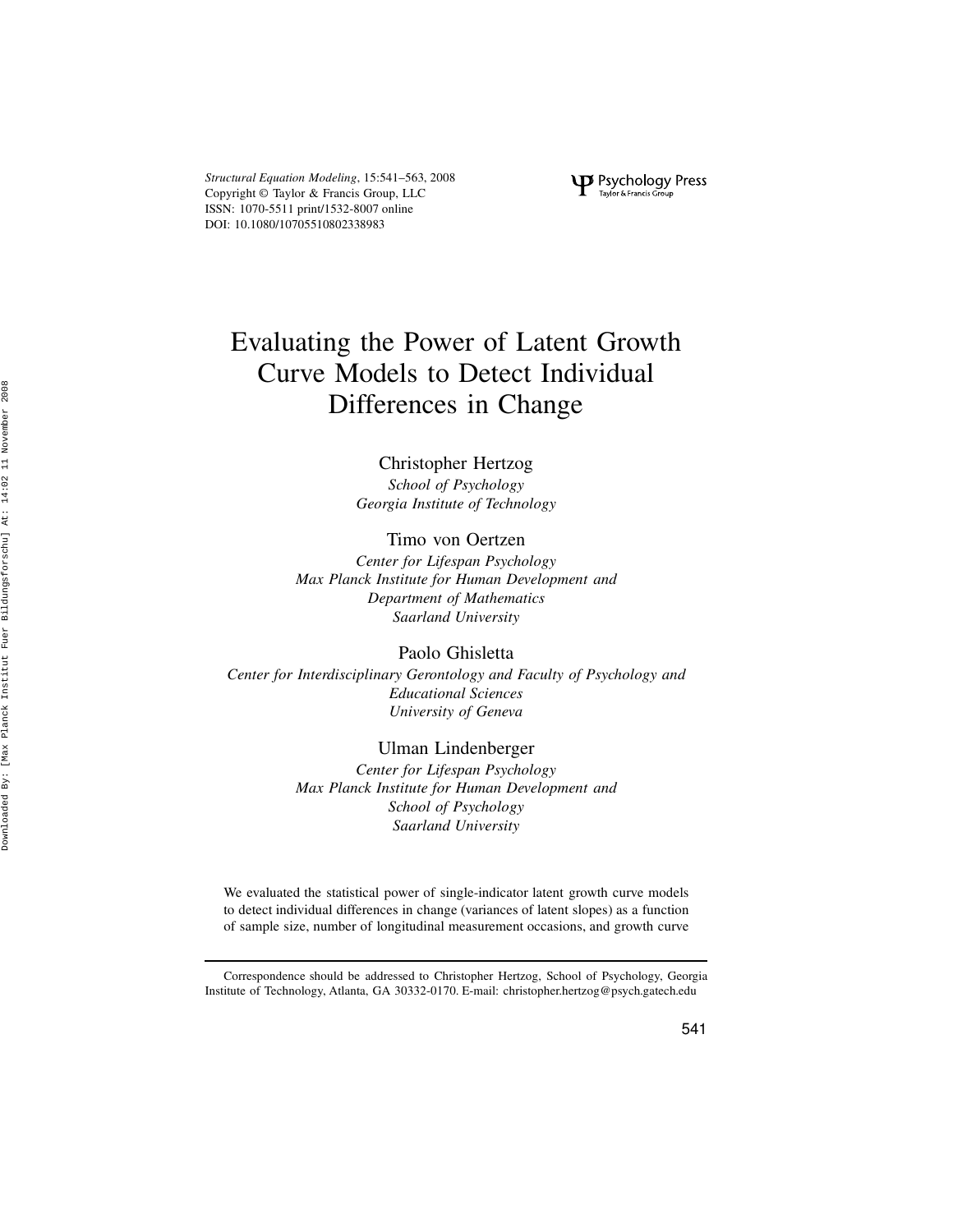reliability. We recommend the 2 degree-of-freedom generalized test assessing loss of fit when both slope-related random effects, the slope variance and interceptslope covariance, are fixed to 0. Statistical power to detect individual differences in change is low to moderate unless the residual error variance is low, sample size is large, and there are more than four measurement occasions. The generalized test has greater power than a specific test isolating the hypothesis of zero slope variance, except when the true slope variance is close to 0, and has uniformly superior power to a Wald test based on the estimated slope variance.

A major goal of longitudinal research is the direct identification of interindividual differences in intraindividual change (Baltes & Nesselroade, 1979; Hertzog & Nesselroade, 2003; Wohlwill, 1991). Latent growth curve models (LGCMs) expand on traditional repeated-measures analysis of variance by allowing one to simultaneously model change in the means (fixed effects) and in the variance and covariance of initial level and change (random effects; Bryk & Raudenbush, 2001; Duncan, Duncan, Strycker, Li, & Alpert, 1999; Laird & Ware, 1982; McArdle & Epstein, 1987; Raykov, 1993; Rogosa & Willett, 1985; J. D. Singer & Willett, 2003). Individual differences in rates of change are manifested as reliable random effects in LGCM slopes.

There have been relatively few studies of the properties of LGCM significance tests to detect individual differences in change, and the available evidence is limited in scope (e.g., Pinheiro & Bates, 2000). Simulation studies of LGCMs have typically focused on other questions, such as detecting mean slope differences in multiple groups (Fan, 2003; Kim, 2005; Muthén & Curran, 1997). Aware of the lack of criteria describing the limitations of LGCMs in assessing random effects, we (Hertzog, Lindenberger, Ghisletta, & Oertzen, 2006) recently evaluated the statistical power of bivariate LGCM to detect correlations of slopes between two variables. Our simulation, which used the Satorra and Saris (1985) approximation method, indicated that the power to detect slope covariances was relatively low under a number of conditions, especially when the growth curve reliability (GCR) was less than .90.

The present Monte Carlo simulation evaluates different methods of testing for reliable slope variance in univariate LGCMs. We explicitly evaluate two likelihood ratio tests, a 1 df specific variance test and a 2 df generalized variance test. We also evaluate the behavior of the standard Wald test (the estimated slope variance divided by its standard error of the estimate).

# STATISTICAL MODEL

The simulation study is based on a simple linear LGCM for one variable, y, measured longitudinally over time,  $t = 0, \ldots, T$  on  $i = 1, \ldots, N$  persons,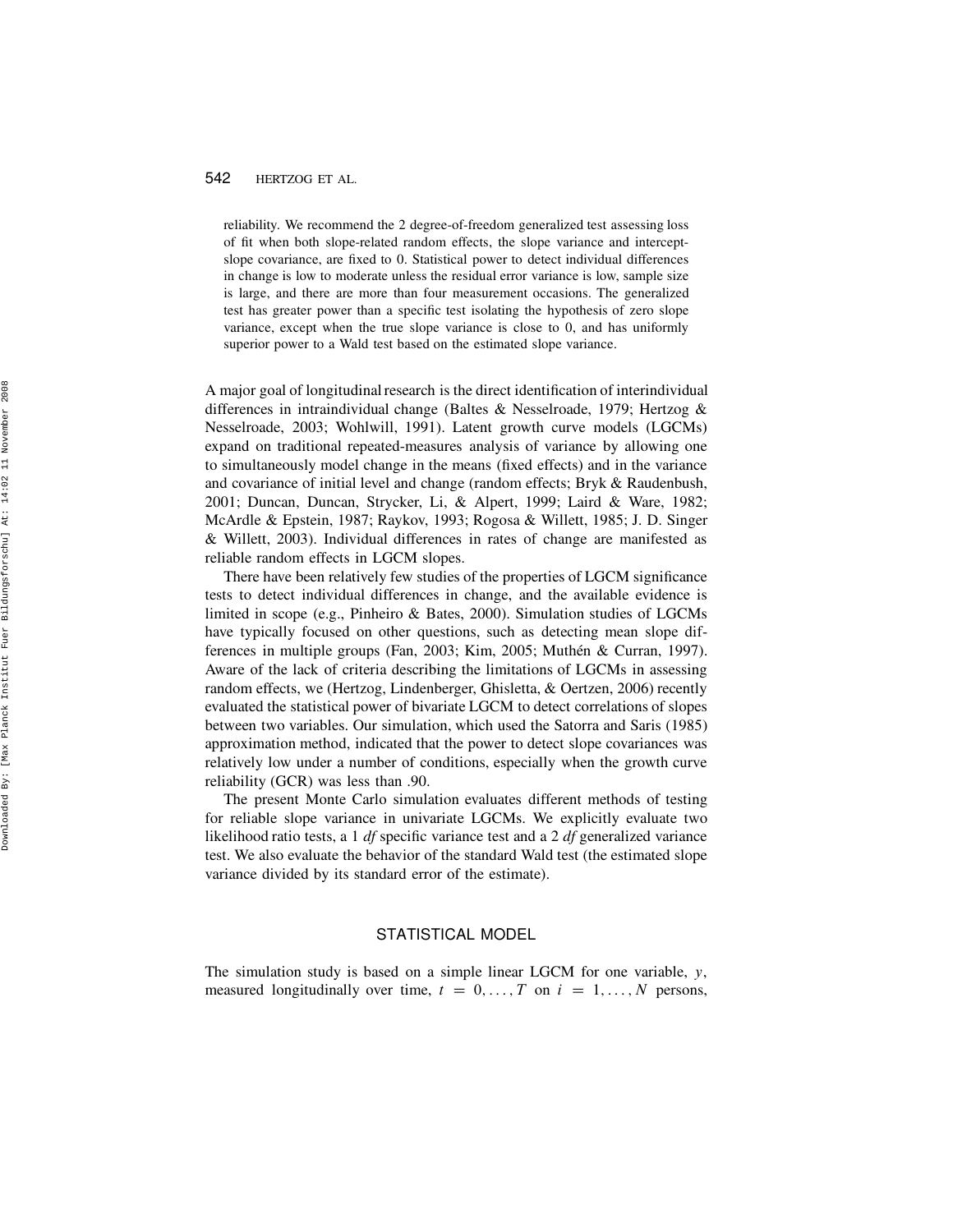generating a data matrix  $y_{it}$ . The growth curve model can be written as:

$$
\mathbf{y}_{it} = \beta_1 \text{Intercept} Y_i + \beta_{2,t} \text{Slope} Y_i + \epsilon_{\text{Yit}}, \tag{1}
$$

where Intercept  $Y_i$  and Slope  $Y_i$  are latent variables defining the individual intercepts and slopes of the latent growth curve. A growth curve design matrix, **B**, can be defined to have  $T$  rows, one for each occasion, and two columns,  $\beta_1$  for the intercept and  $\beta_{2,t}$  for the slope. Each column of **B** is a vector of regression weights establishing the relation of occasions of measurement, t, to the growth curve. For the intercepts in column 1, all values are fixed at 1. Identification of the intercept at origin  $t(0)$  is accomplished by fixing the regression weight for the slope parameter at  $t(0)$  to 0. For the purposes of this article, the remaining weights for the slope are fixed and define a linear growth curve for each individual on y (see McArdle & Epstein, 1987, and Rovine & Molenaar, 2000, for discussion and alternative scalings of the growth curves).

The model can be used to derive expectations (across individuals  $i$  at times  $t)$  for  $y_{it}$ .

Defining E 
$$
(y_{it}) = M_{yt}
$$
,  
\n
$$
M_{yt} = M_{\text{InterceptY}} + \beta_{2,t} M_{\text{SlopeY}},
$$
\n(2)

where  $\beta_{2,t}$  is the corresponding element from the second column of **B** (the weights that define the slope of the growth curve),  $M_{\text{InterceptY}}$  is the mean population intercept, and  $M_{SlopeY}$  is the mean population slope. These two parameters are commonly referred to as fixed effects in multilevel models for LGCM.

Consistent with common practice in empirical applications of LGCM, we assume that the errors,  $\varepsilon_{\text{Yit}}$ , are distributed normally and are stochastically independent of the latent intercepts and slopes, as well as independent of each other. We also assume the errors have homogeneous variance across occasions, denoted  $\sigma_{\rm cy}^2(\epsilon_{\rm Yit} \approx N(0, \sigma_{\rm cy}^2))$ . Hence the expectation for the covariance matrix of the observed variables,  $\Sigma_y$ , aggregating over individuals, is

$$
\Sigma_{y} = B\Psi_{IS}B' + \Theta_{y},\tag{3}
$$

where  $\Psi_{\text{IS}}$  is the covariance matrix of the two latent growth curve parameters, [InterceptY, SlopeY] and  $\Theta_y$  is a  $T \times T$  diagonal matrix containing the homogenous error variances,  $\sigma_{\rm{ey}}^2$ , on its diagonal. The parameters in  $\Psi_{\rm{IS}}$  and  $\Theta_{\rm{y}}$  are termed random effects in multilevel models.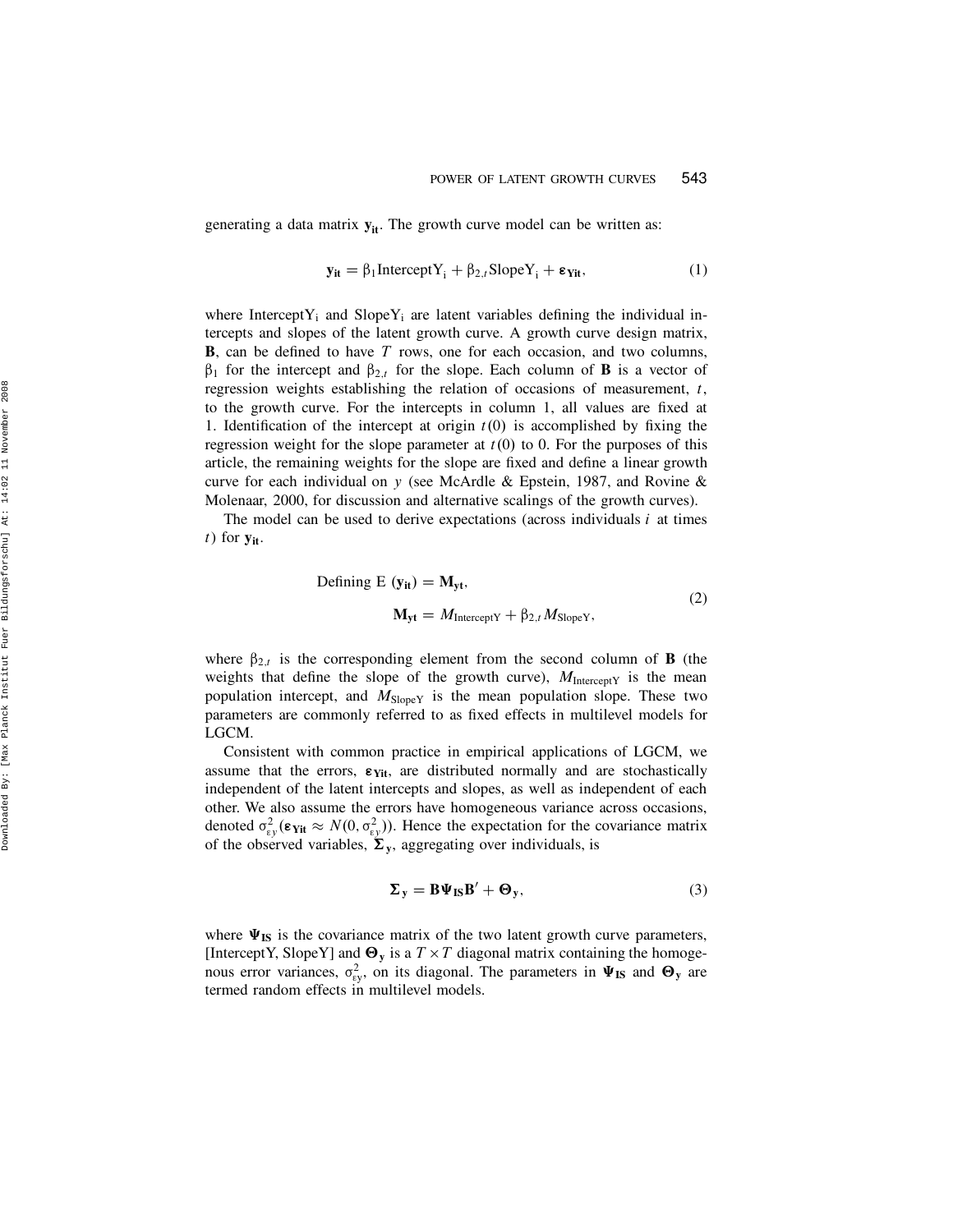## LONGITUDINAL DESIGN MODEL

We used the same longitudinal design model employed by Hertzog et al. (2006), namely, a prospective single-cohort longitudinal design (Baltes, Reese, & Nesselroade, 1988; Schaie, 1977). We assume that a population of adults 50 years of age have been measured on a variable generating linear age decline. We assume simple random sampling from the population, followed by up to 19 longitudinal retest observations on individuals at 2-year intervals.

Statistical power in any context depends on sample size, effect size, and the chosen Type I error rate (Cohen, 1988). Our focus is on detecting slope variance, so we varied the relevant slope-related parameters in  $\Psi_{IS}$  while holding the variance of intercepts constant. We also systematically varied the sample size and the number of longitudinal occasions that had been sampled to address a fundamental longitudinal design question: How long must one measure samples of a given size to have adequate power for detecting variance in change?

It is well known that random measurement error (unreliability) affects statistical power, including tests of means, variances, correlations, and factor loadings (e.g., Bollen, 1989; MacCallum, Widaman, Zhang, & Hong, 1999; Marcoulides, 1996). We expected that GCR would influence the power to detect individual differences in change and correlations in change components. Hertzog et al. (2006) demonstrated a substantial effect of GCR on power to detect nonzero slope covariances in bivariate LGCM. GCR, that is,  $[\sigma_{yt}^2 - \sigma_{ey}^2]/\sigma_{yt}^2$ , is defined as the variance determined by the latent growth curve at each time  $t$ , divided by the total variance of y. Error variances are assumed to be homogenous over time, but the variance of  $y$  varies over  $t$ , because it carries the effects of individual differences in slopes that vary with  $t$ . We scale the GCR in our simulation design at time  $t(0)$ , study onset. The GCR has two components: random measurement error in each variable and variability of the residuals for the true scores of y around the linear regression functions of the latent growth curve. Our simulation systematically varied the residual variance,  $\sigma_{\rm{gy}}^2$ , as the method of varying GCR.

Our LGCMs were scaled in proportional metric (McArdle, 1988; see Rovine & Molenaar, 2000) so that change is expressed as a function of proportion of growth from beginning to end of the longitudinal study. In terms of the latent growth curve model,  $\beta_{2,0} = 0$  and  $\beta_{2,19} = 0.95$ , with  $\beta(t)$  increasing by .05 units for each unit increase in  $t$ . The temporal units can be treated as representing years, so that can we conceive of the simulation as representing change from mean age 50 to mean age 69. However, the results we report here can be translated into any temporal scale of measurement, as well as for variables that grow instead of decline. Hence the results are generally applicable to any univariate linear LGCM.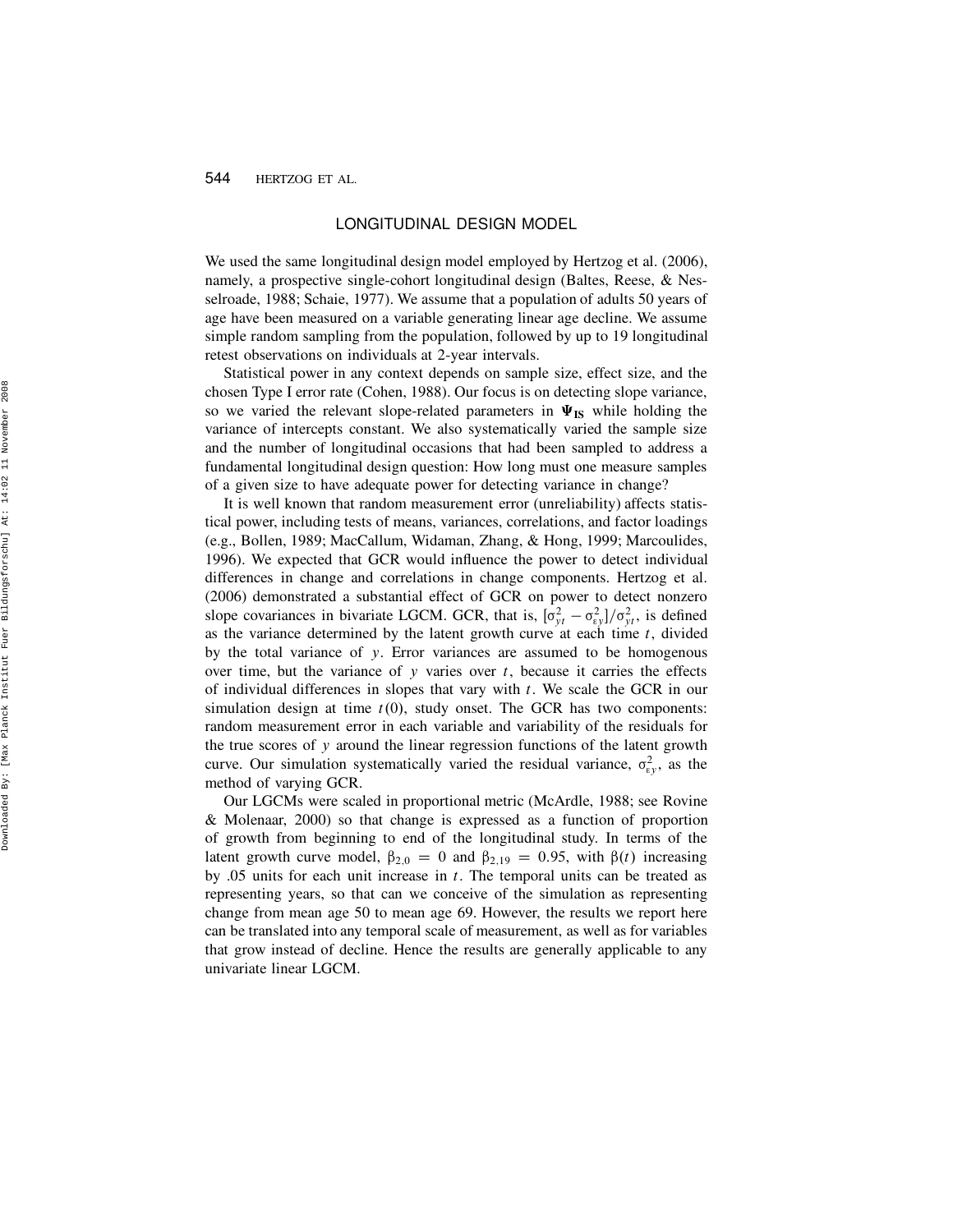## SIGNIFICANCE TESTING

In practice, one evaluates the hypothesis of individual differences in change by testing whether the slope variance is reliably greater than zero. Three different standard methods of testing this null hypothesis exist. Often, researchers use a Wald test, in which the estimated variance is divided by its estimated standard error to produce a statistic that is asymptotically a normal deviate (e.g., Bollen, 1989), and can be evaluated against a critical value at a specified Type I error criterion. However, a likelihood ratio (LR)  $\chi^2$  test is generally considered superior to the Wald test (e.g., Gonzalez  $\&$  Griffin, 2001), especially for small samples (Pinheiro & Bates, 2000; Raudenbush & Bryk, 2002).<sup>1</sup> Two different LR tests for the hypothesis of zero slope variance have been illustrated in treatments of LGCM, a specific variance test and a generalized variance test. The specific test involves isolating the restriction of zero slope variance. The generalized test is based on the argument that any slope-related element of the covariance matrix of the latent variables,  $\Psi_{IS}$ , carries information about individual differences in slopes. Hence, the generalized test evaluates whether all slope-related elements of  $\Psi_{\text{IS}}$  are equal to zero.

The elements of the covariance matrix of the latent variables,  $\Psi_{IS}$ , are the intercept variance,  $\sigma_{\rm I}^2$ , the covariance of intercept and slope,  $\sigma_{\rm IS}$ , and the variance of slopes,  $\sigma_S^2$ . The specific variance test evaluates the null hypothesis:

$$
H_0: \sigma_S^2 = 0 \text{ with } 1 \text{ df};
$$

the generalized variance test instead tests the following null hypothesis:

H<sub>0</sub>: 
$$
\sigma_S^2 = 0
$$
 and  $\sigma_{IS} = 0$  with 2 df.

Hypothesis testing is accomplished by computing LR tests based on nested models that isolate the restrictions of interest in each null hypothesis. The LR  $\chi^2$ test statistic generated from model comparisons on the data is evaluated against a standard central  $\chi^2$  distribution, adopting some Type I error criterion. Here we assume that the Type I error criterion is set at .05. There are three nested models of interest here. M1 is a model with freely estimated mean intercept and slope and with all three parameters in  $\Psi_{IS}$  freely estimated. M2 is a model that restricts  $\sigma_{IS} = 0$ , and M3 is a model that restricts both  $\sigma_S^2 = 0$  and  $\sigma_{IS} = 0$ . Then the difference in fit  $(-2LL)$  between M3 and M2 is a 1 df LR test of the specific hypothesis that  $\sigma_S^2 = 0$ , whereas the difference in fit between M3

<sup>&</sup>lt;sup>1</sup>Our LR tests use full information maximum likelihood estimation. In small samples, restricted maximum likelihood estimation may yield better accuracy in LR tests (e.g., Verbeke & Molenberghs, 2000), but we do not consider that estimation approach in this article.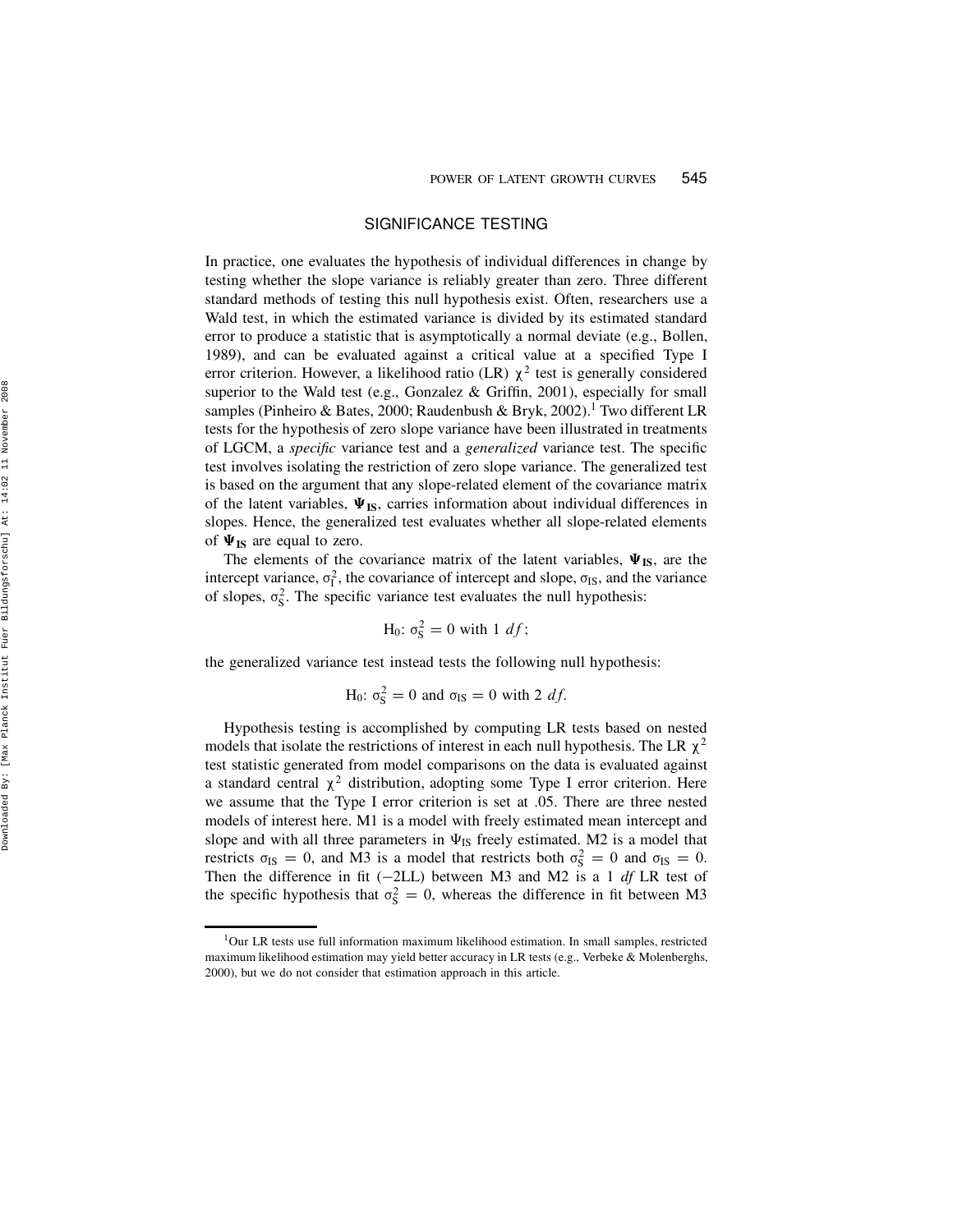and M1 is a 2  $df$  LR test of the generalized hypothesis that both slope-related random components are zero. The generalized test uses the information in the covariance of intercept and slope, but ignores the information carried in  $\sigma_{I}^{2}$ because it is determined by stable individual differences and not by variance in change. Although not all treatments of slope variance tests adopt this approach, the generalized test is common in the mixed model literature (e.g., Pinheiro & Bates, 2000), if only because specifying random effects for the LGCM slopes and intercepts automatically generates a random effects covariance matrix involving all three elements in some software packages (e.g., SAS PROC MIXED; Littell Milliken, Stroup, & Wolfinger, 2006; see Verbeke & Molenberghs, 2000). Then, computing differences in 2LL between the model with random slopes and intercepts and a model with random effects for intercepts alone produces the generalized test. On the other hand, the specific test is possible in structural equation modeling (SEM) approaches to LGCM or in more flexible model specifications using mixed model software. Because we believe the generalized test to be the preferred test for slope variances, we emphasize its behavior in this article, but also explicitly compare it with the specific variance test, especially when varying the  $\sigma_{IS}$  parameter.

One reason for considering the generalized over the specific variance test is that the distinction between the slope variance and the intercept-slope covariance, although conceptually meaningful, is to an extent statistically arbitrary (Rovine & Molenaar, 1998). Any choice of occasion for fixing a 0 basis element of  $\beta_{2,t}$ to identify the solution will redefine the intercept and slope without a loss of fit to the model, but with a major change in the estimated intercept and slope parameters and their interpretation. Given this scale equivalence or arbitrariness, both slope variances and slope covariances can carry information about variance in change. Moreover, onset of a study at  $t(0)$  does not conform to onset of the true growth process (as in the present example, where maturity prior to age-related decline is achieved much earlier), arguing that the intercept carries growth-related variance.

It is instructive to examine the expected values for the variances of  $y$  as a function of LGCM parameters. At study onset, the variance of  $y$  at  $t(0)$  is composed of level variance and error variance; that is,  $\sigma_{y0}^2 = \sigma_{\rm I}^2 + \sigma_{\rm sy}^2$ . These two components are assumed invariant with respect to  $t$ . In LGCMs, changes in variance over time are assumed to derive from  $\sigma_S^2$  and  $\sigma_{IS}$ . At any given time t,

$$
\sigma_{yt}^2 = \sigma_{I}^2 + \sigma_{ey}^2 + (t/T)^2 \sigma_{S}^2 + 2(t/T) \sigma_{IS}.
$$
 (4)

Likewise, the covariance of y at any two points in time  $t$  and  $t'$  is

$$
\sigma_{y\,, y\,t'} = \sigma_{\rm I}^2 + 2[(t\,t')/T]\sigma_{\rm IS} + 2[t\,t'/T]\sigma_{\rm S}^2. \tag{5}
$$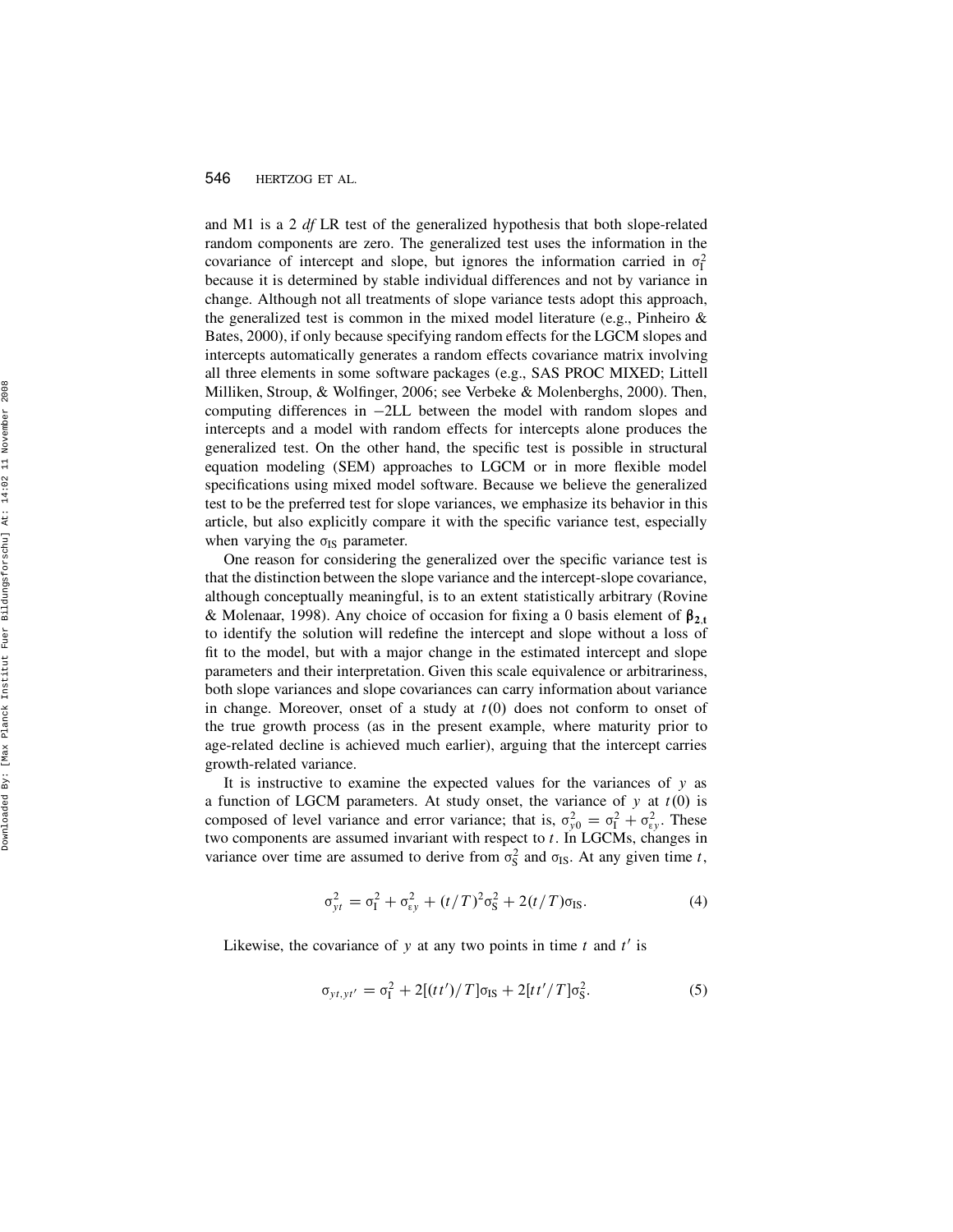The model predicts a quadratic expansion of the variance of  $\sigma_{yt}^2$  over time constrained by the covariance of intercepts and slopes. Egression from the mean will result for individuals if the covariance of initial level and change is nonnegative (Nesselroade, Stigler, & Baltes, 1980; Raykov, 1993), creating a fan-spread pattern of change. Conversely, a negative  $\sigma_{IS}$  will tend to reduce the increase in observed variance. Note that in Model M2, specifying  $\sigma_{IS} = 0$ , the expectations are simplified by dropping the covariance terms. For Model M3, the expected values for  $\sigma_{yt}^2$  and  $\sigma_{yt,yt'}$  for all t reduce to  $\sigma_{I}^2 + \sigma_{sy}^2$  and  $\sigma_{\text{I}}^2$ , respectively. Hence the power to detect nonzero slope variance for both the specific and generalized tests depends on the degree to which the associated LR test can detect a loss of fit to all sample variances and covariances by the restricted model in M3 that constrains all variances and covariances of y to be stationary over time, versus the unrestricted LGCM models that do not.

# STATISTICAL POWER

Power in this context is the likelihood of rejecting the null hypothesis of zero slope variance when the variance is in fact different from zero. Of course, power varies as a function of effect size and sample size (which determine the separation of the noncentral  $\chi^2$  distribution under the alternative hypothesis from the central  $\chi^2$  under the null hypothesis) and the selected Type I error criterion (which defines the area under the noncentral  $\chi^2$  distribution in the region of rejection for the null hypothesis). Empirical power estimates in our study were obtained by setting the Type I error criterion at .05, and then computing the proportion of samples in which the observed LR  $\chi^2$  test statistic exceeded the critical value of 3.84 for a 1 df test and the critical value of 5.99 for a 2 df test.

## BOUNDARY CONDITIONS

Recently, Stoel, Garre, Dolan, and Wittenboer (2006) argued that special attention is needed for LR tests of boundary parameters, such as testing the null hypothesis of zero slope variance in an LGCM. Typically, the LR test estimates the probability that the sample data could have been drawn from a population with a true zero slope variance, using a standard central  $\chi^2$  distribution under the null hypothesis. Stoel et al. argued that individuals testing the hypothesis of zero slope variance will treat inadmissible solutions (Heywood cases of negative estimated slope variance) as instances counting for the null hypothesis, assuming the true value is really zero. They therefore advocated an explicit mixture distribution approach (Stram & Lee, 1994) to generate accurate critical values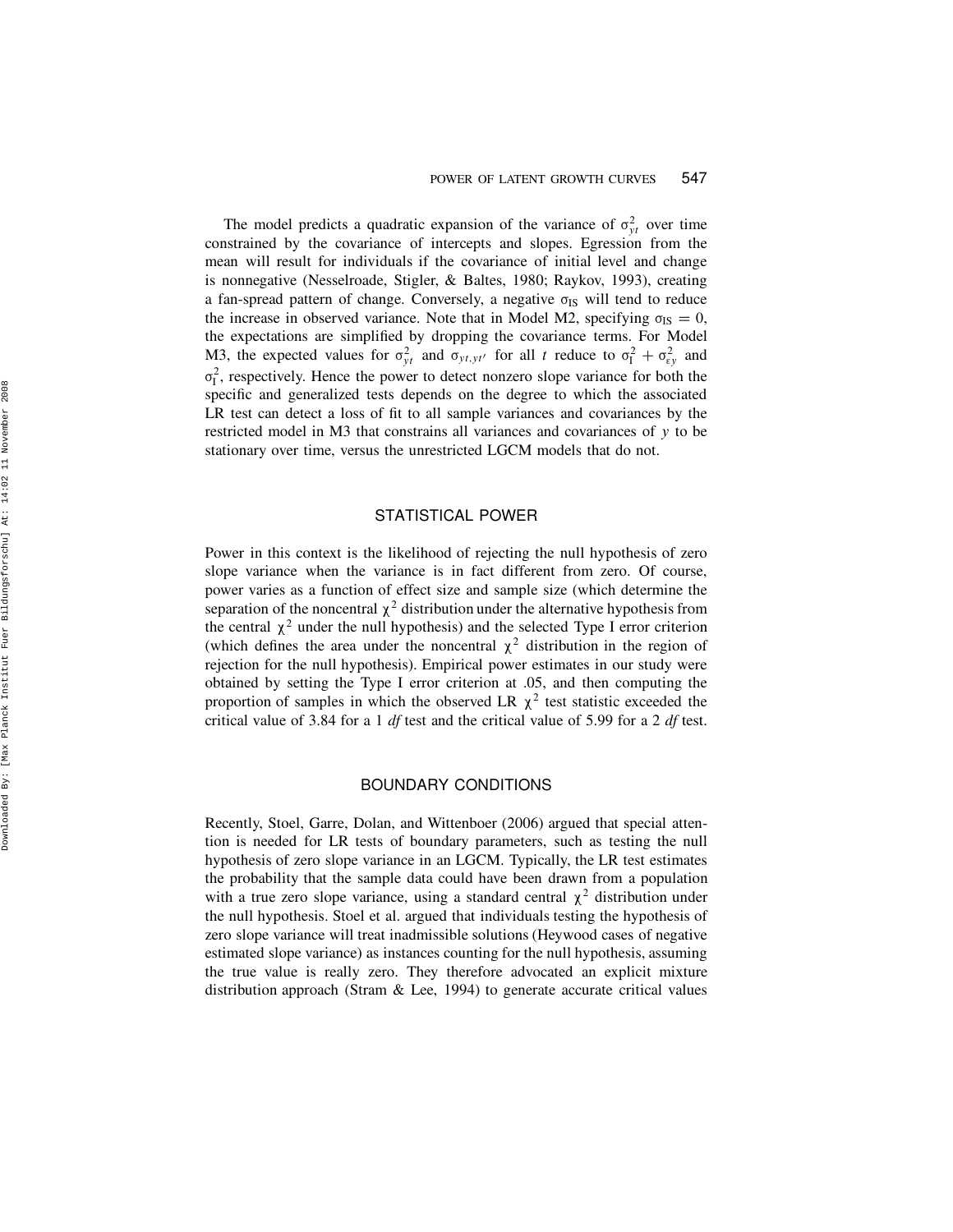for the LR  $\chi^2$  test statistic. In the case of the generalized variance test, their assumption was that the true distribution under the null hypothesis involved a mixture ratio of 50:50 (admissible to inadmissible variance estimates), leading to a mixture of equally weighted  $\chi^2$  distributions with 1 and 2 *df* (see also Verbeke & Molenberghs, 2000). The practical implication is that one would use a critical value of 5.14 versus the standard 2  $df \chi^2$  distribution with a critical value of 5.99 for the generalized variance test. Note that the practical consequence of using the mixture distribution is slightly higher power to correctly reject the null hypothesis of no random effects in slopes.

Because the same adjustment in critical value would be used for all LR tests in our simulation, use of the mixture distribution's critical value would result in a consistent increase in power (for LR tests not at ceiling or floor levels of power). Hence use of the standard versus the mixture distribution approaches would not alter conclusions about the effects of variations in LGCM parameter values (e.g., GCR) on power of the generalized variance test. Hence we have opted to report only empirical power estimates for the standard LR test, not one based on the mixture distribution.

#### SIMULATION DESIGN

We used Monte Carlo methods to simulate tests of the null hypothesis of zero slope variance with the specific and generalized variance tests while manipulating several variables we suspected would influence power. Our previous study of the power of LGCM to detect slope covariances used the method of Satorra and Saris (1985) to generate approximate power curves, and we showed these approximations were very or quite satisfactory when validated against Monte Carlo simulation results (Hertzog et al., 2006). In the present circumstances (tests of slope variance) we evaluated the Satorra–Saris approximation. There were errors of approximation for the Satorra–Saris approximation of the specific variance test under the boundary restrictions created by Models M2 and M3 that we deemed unacceptable. <sup>2</sup> Hence we use only Monte Carlo simulation in this article.

Table 1 summarizes the variables in our simulation design. Given the developmental frame of reference, our interest focused on evaluating power as the number of longitudinal occasions builds. We generated simulated data points at all 20 time points in the temporal epoch defined earlier, but we assumed that

 $2$ This is not an implicit criticism of Satorra and Saris (1985), who made it clear that their method is an approximation that may result in significant errors of approximation under specific conditions. In this case, the specific variance test requires  $-2LL$  comparisons between two models, M2 and M3, that are both misspecified with respect to the true alternative hypothesis, which creates distortion in the approximate noncentrality parameter estimate generated by their method.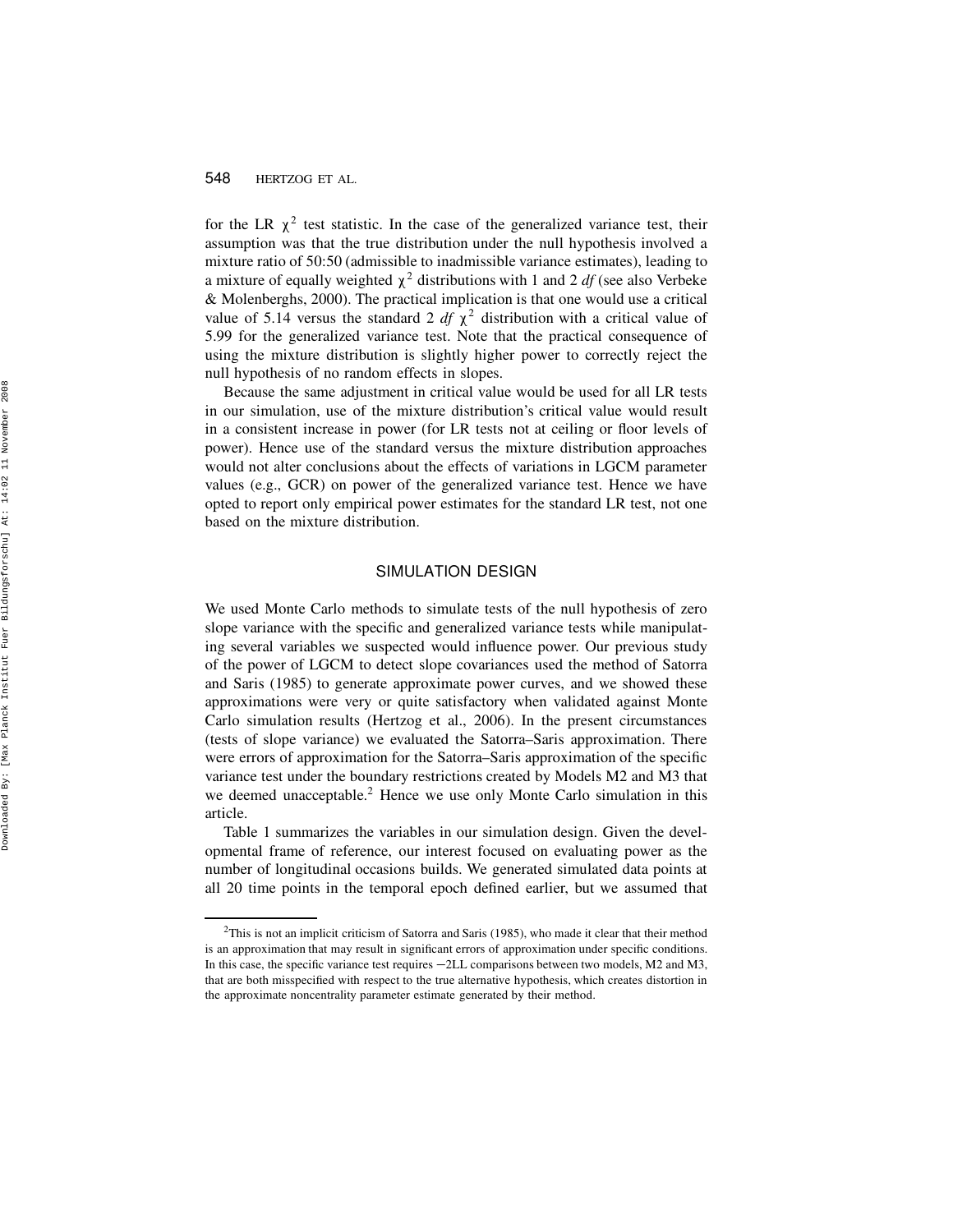| Simulation Design                                                                                                |                    |         |     |                                                                                        |     |  |  |
|------------------------------------------------------------------------------------------------------------------|--------------------|---------|-----|----------------------------------------------------------------------------------------|-----|--|--|
| 1 Intercept mean $(M_{\text{InterceptY}})$<br>2 Slope mean $(M_{SlopeY})$<br>3 Intercept variance $(\sigma_1^2)$ | 50<br>$-20$<br>100 |         |     |                                                                                        |     |  |  |
| 4 Correlation of intercept and<br>slope $(\rho_{IS})$                                                            | $-0.5$             | $-0.25$ | 0   | 0.25                                                                                   | 0.5 |  |  |
| 5 Sample size                                                                                                    | 100                | 200     | 500 | 1000                                                                                   |     |  |  |
| 6 Error variance $(\sigma_{\rm sv}^2)$                                                                           |                    | 10      | 25  | 100                                                                                    |     |  |  |
| 7 Slope variance $(\sigma_{\rm s}^2)$<br>8 Occasions of measurement <sup>a</sup>                                 | 50<br>0, 2, 4      | 25      | 0   | $0, 2, 4, 6$ $0, 2, 4, 6, 8$ $0, 2, 4, \ldots, 10$ $0, 2, 4, \ldots, 18$ $0 \ldots 19$ |     |  |  |

TABLE 1

Note. The simulation design crossed sample size, variance of error (growth curve reliability), slope variance, intercept–slope correlation, and occasions of measurement. The condition of slope variance of 0 was only crossed with zero covariance of intercept and slope.

<sup>a</sup>Treated as a within-subjects factor.

the scientist would actually conduct a longitudinal assessment at every other time point (i.e.,  $t = 0, 2, 4, \ldots$ ). We started with three-occasion data (0, 2, 4) and continued upward, and we also evaluated the results if all occasions of measurement (including odd-numbered occasions) had been measured as a best possible scenario for power for the temporal design.

Mean intercepts, mean slopes, and the intercept variance were held constant across facets of the simulation design. Error variance was treated as homogenous across all T occasions. Our general approach was to simulate the data with 3,000 replicates for each cell in the design in Table 1. We also conducted additional, focused simulations that systematically varied certain parameter values in small increments ( $\sigma_S^2$ , GCR, and  $\sigma_{IS}$ ) at selected values of sample size or other variables. The more fine-grained manipulation of slope variance effect sizes allowed us to determine the shape of standard power curves and when those curves reached a typical criterion for sufficient power (.80 according to the convention suggested by Cohen, 1988). The manipulation of GCR checked on whether the magnitude of error variance affects power, as it did for slope covariances (Hertzog et al., 2006). The manipulation of intercept–slope correlations explored differences in power of the specific and generalized variance test when nonzero values of  $\sigma_{IS}$  contributed information to the generalized test. We also included a condition with  $\sigma_S^2 = 0$  and  $\sigma_{IS} = 0$  to evaluate Type I error for the three types of tests.

The variables  $y_t$  were scaled as T scores ( $M = 50$ ,  $SD = 10$ ) at  $t(0)$ , and the linear growth curve parameters were scaled so as to be psychologically plausible, based on prior longitudinal studies of adult cognitive development, and statistically possible. Empirical studies indicate that variance in change is small to moderate relative to variance in initial level (e.g., Hultsch, Hertzog, Dixon, & Small, 1998; Lövdén et al., 2004; Rabbitt, Diggle, Smith, Holland, & McInnes, 2001; Schaie, 2005; T. Singer, Verhaeghen, Ghisletta, Lindenberger,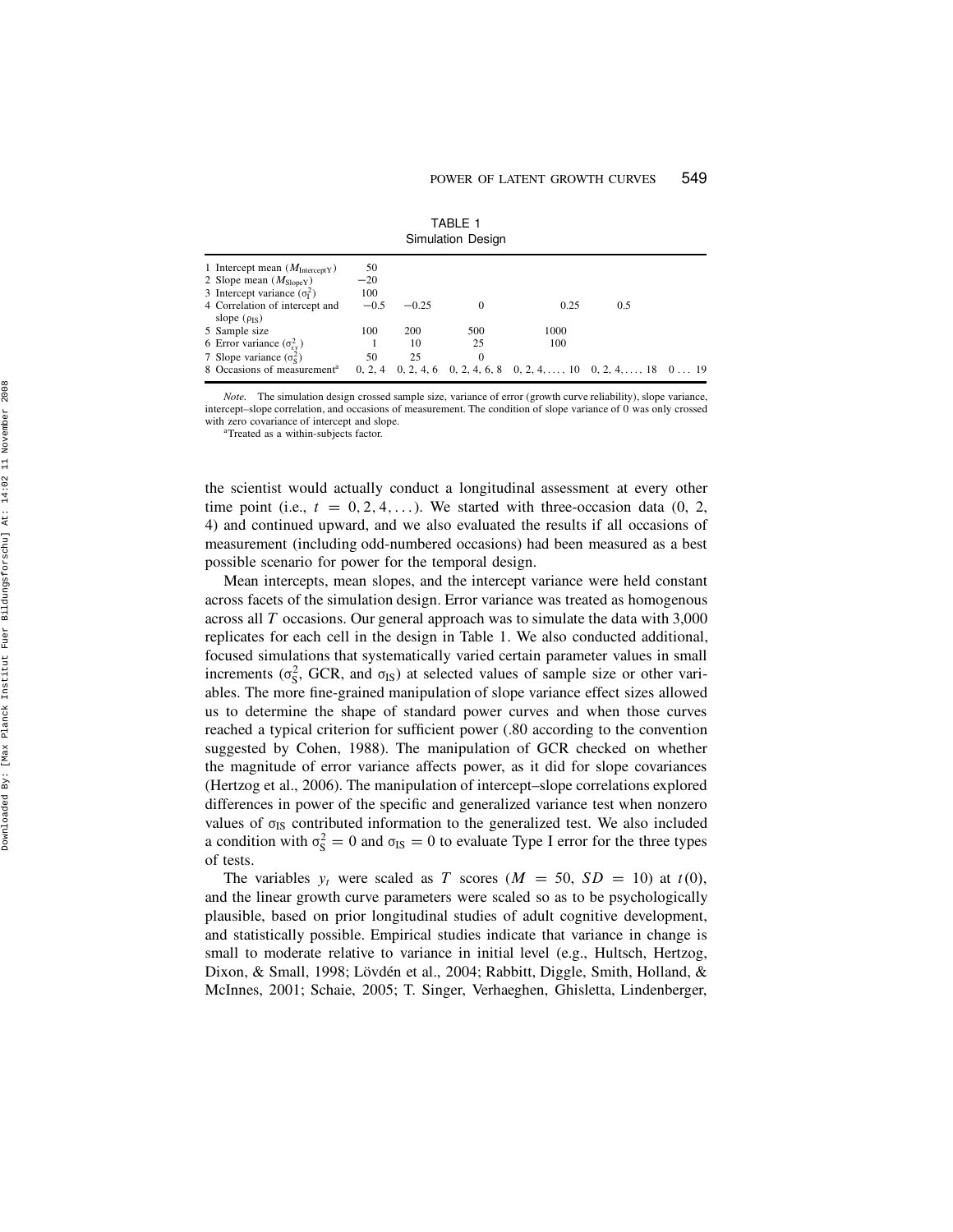& Baltes, 2003). We therefore scaled change variance to be either 50 or 25 at  $t(19)$ , relative to the intercept variance of 100, to arrive at ratios of total change over intercept variance of 1:2 and 1:4, respectively, values also used by Hertzog et al. (2006). Observed variance ratios are generally smaller than 1:4, making it even more difficult to detect individual differences in change. For this reason, one of our supplemental simulations focuses on a continuous manipulation of slope variance effect size.

Error variance,  $\sigma_{\rm{ey}}^2$ , was set to 100, 25, 10, and 1, yielding GCRs of .50, .80, .91, and .99, respectively at study onset, t(0). Close-to-perfect GCR (i.e., .99) was included in the simulation to examine power under optimal measurement conditions when deviations from linearity were also at a minimum.

#### METHOD

#### Monte Carlo Simulation

We developed a Monte Carlo simulation engine to evaluate the contribution of the factors listed in Table 1 to the estimation and testing of parameters from the LGCM (Oertzen & Ghisletta, 2007). The engine generates individual scores based on LGCM population parameters by first generating samples of two independent variates from a standard normal distribution. These variates are then scaled, using the intercept and slope means and a Cholesky decomposition of the covariance matrix of each variable's intercept and slope scores. Taking the predicted scores from the LGCM for each occasion of measurement and adding stochastic error terms generated the full data matrix. Errors were computed by sampling random normal deviates and rescaling to expected population error variances. We simulated longitudinal sampling by selecting occasions of measurement from this full set of 20 possible occasions, assuming 2-year test intervals.

The simulation engine takes the raw data matrix for a given longitudinal sampling frame and estimates the latent growth curve parameters using both least-squares and full information maximum likelihood (FIML) estimation procedures. The FIML algorithm was programmed using first and second derivative expressions for the raw data vector likelihood (with respect to the LGCM parameters) obtained from Longford (1987) and Lange, Westlake, and Spence (1976). We checked the simulation engine's estimation algorithms by analyzing the data for a few randomly selected samples with Mx (Neale, Boker, Xie, & Maes, 1999), Mplus (L. K. Muthén & Muthén, 1998–2004), and our engine. The results agreed in all cases.

For each model estimated, we computed and stored the  $-2$  log likelihood ( 2LL) of the FIML solution for the freely estimated LGCM (M1) and the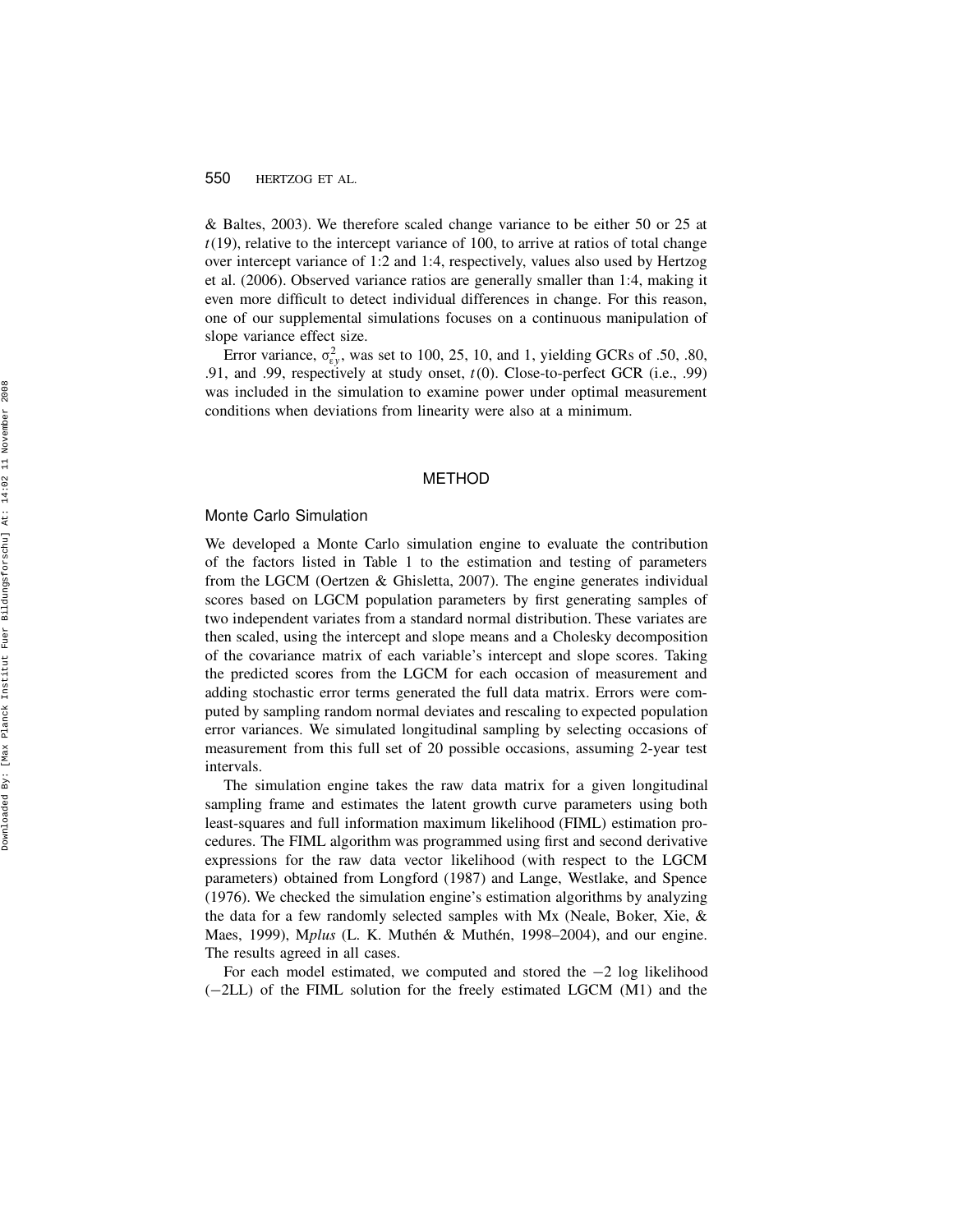two restricted models (M2 and M3). Finally, at each replication we used the information matrix to compute asymptotic standard errors for the parameter estimates. In particular, we formed a Wald test for the hypothesis of zero slope variance as

z = estimated  $\sigma_S^2$ /estimated var  $(\sigma_S^2)^{.5}$ ,

where var  $(\sigma_S^2)$  is the asymptotic variance of estimate for  $\sigma_S^2$  taken from the information matrix of the converged solution.

## RESULTS

We first present detailed power curves for the generalized variance test. We then report comparative results with the three standard tests (generalized variance test, specific variance test, and Wald test). Finally, we consider results from alternative critical values generated by a mixture distribution approach (Stoel et al., 2006).

#### Statistical Power of the Generalized Variance Test

Figure 1 shows Monte Carlo power curves for the 2-df generalized variance test as a function of varying the correlation of intercepts and slopes,  $\rho_{IS}$ , from  $-.995$  to  $+.995$  for the larger variance effect size. The models estimated the unstandardized random effects, including the covariance of intercepts and slopes, but we show the correlation of slopes in Figure 1 for ease of interpretation. Curves for the smaller variance effect size were similar, with lower power, of course, and hence are not shown here.

Each Figure 1 depicts a family of curves for different values of GCR at  $t(0)$ : (.50, .80, 91, .99). Power is a roughly quadratic function of  $\rho$ <sub>IS</sub>, with lower power when the correlation is low and increasing as  $|\rho_{IS}|$  increases. The curves appear to be symmetrical, but around approximately  $\rho_{IS} = -.10$ , not  $\rho_{IS} = 0$ . Obviously, manipulating GCR had a dramatic effect on power to detect the slope variances, generating curves that were fairly widely spread apart. When GCR was .99, estimated power to detect variances in change is uniformly perfect, even with four occasions of measurement. However, power drops dramatically as GCR decreases. With four longitudinal occasions,  $GCR = 0.50$ , and the smallest sample size ( $N = 100$ ), power is .20 or below. Power exceeds the often-mentioned benchmark of .80 (Cohen, 1988) for four occasions only when GCR was .91 and  $N = 500$ . Power does increase monotonically as the number of longitudinal occasions increases, as expected, and is higher for larger sample sizes. Nevertheless, the relatively low power of the 2  $df$  tests under many conditions, especially when  $\rho_{IS}$  was close to 0 and GCR < .91, is striking.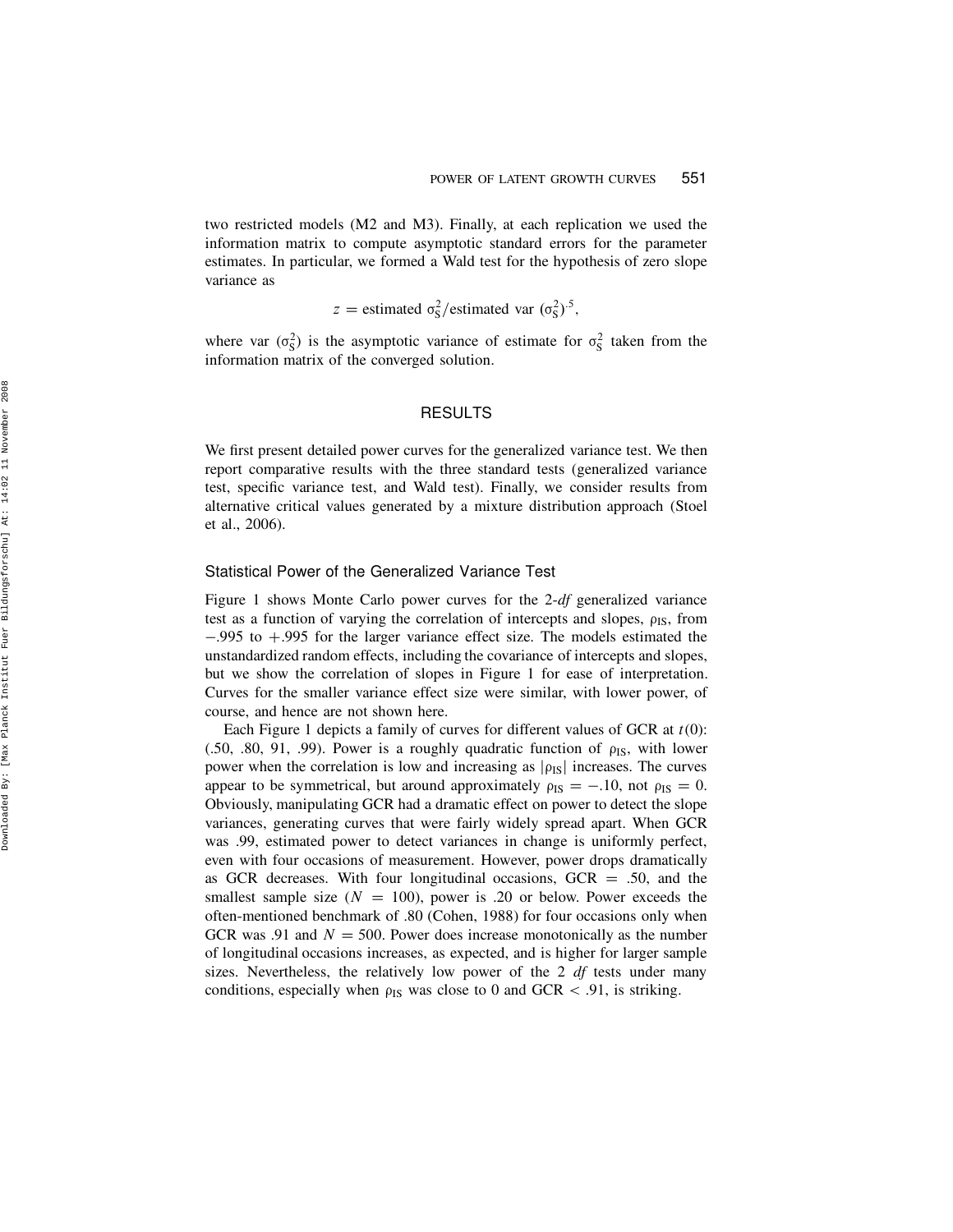

FIGURE 1 Power curves for the generalized variance test to correctly reject the null hypothesis of zero slope variance as function of  $\sigma_{IS}$  (varying on x-axis from -.995 to +.995). Data are plotted for three sample sizes (rows corresponding to  $N = 100$ , 200, and 500) and four longitudinal<br>decisions (columns corresponding to 4.5, 6, and 10 coording of measurement). Sep designs (columns corresponding to 4, 5, 6, and 10 occasions of measurement). Separate curves within each panel correspond to GCR of .50, .80,.91, and .99.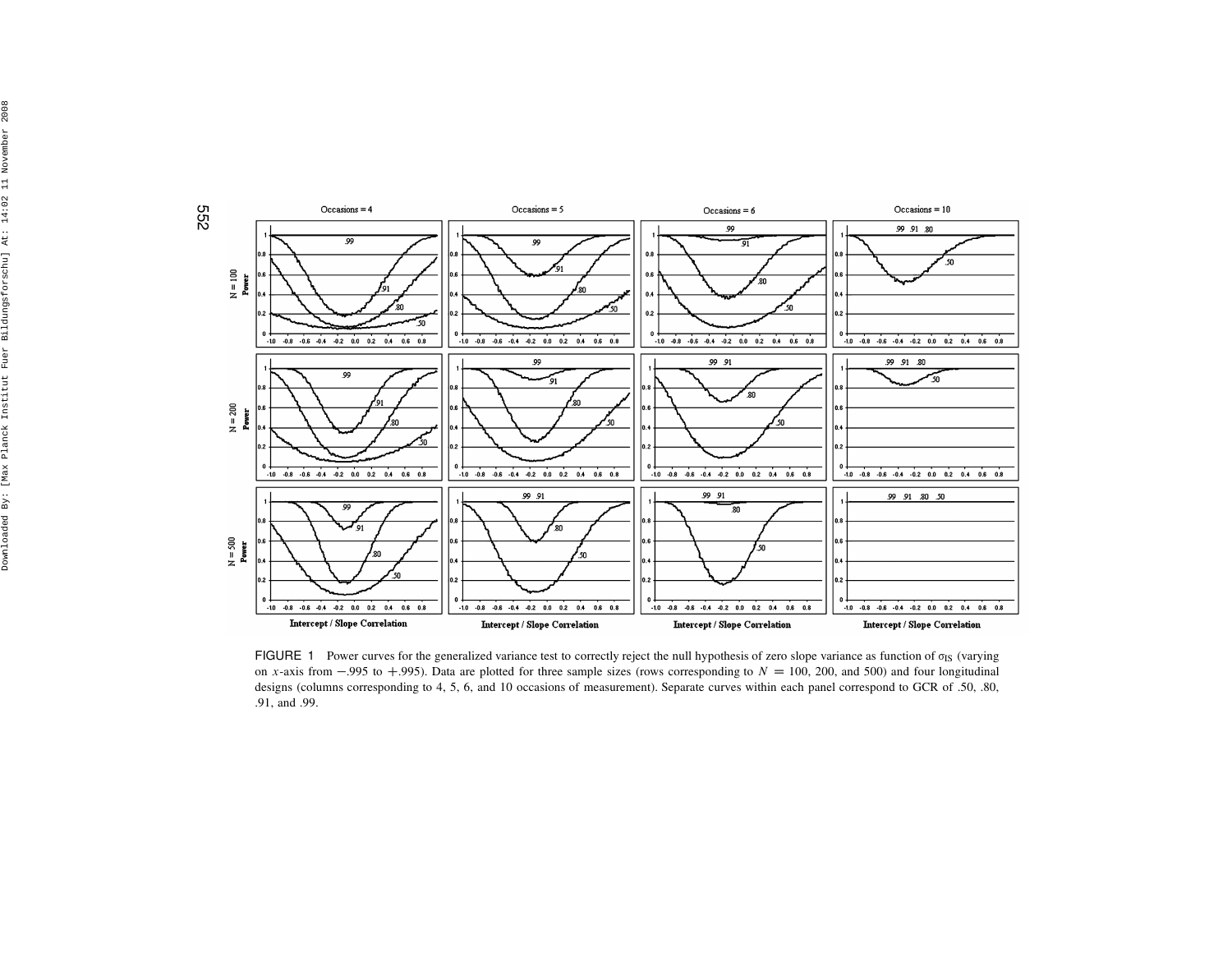Figure 2 presents a different look at the power of the generalized variance test, plotting manipulated GCR from .50 to .995 on the x-axis, with different numbers of longitudinal occasions of measurement generating the family of curves within each plot. These curves demonstrate the profound attenuating effect of low GCR on power to detect slope variances. The middle column in Figure 2, with  $\rho_{IS} = 0$ , clearly generated lower power than the other two columns with  $\rho_{IS} \neq 0$ , as the criterion of .80 was reached only when GCR was relatively high, or when the number of longitudinal occasions was relatively large. When  $N = 100$ , power exceeds .80 only when GCR > .90 unless there are six or more longitudinal occasions. The picture is better when  $N = 500$ , but even then the power to reject the hypothesis of zero slope variance is only .80 with four occasions and GCR of .91. When intercept–slope correlations are  $-.50$  or  $+.50$ , the situation improves at least somewhat.

Figure 3 plots power curves for a continuous range of slope variance effect sizes,  $\sigma_S^2$ , from near 0 to 100. The latter value represents a situation of equal



FIGURE 2 Power curves for the generalized variance test to correctly reject the null hypothesis of zero slope variance as a function of GCR (varying on  $x$ -axis from .50 to .995). Data are plotted for three sample sizes ( $N = 100$ , 200, and 500) and three slopeintercept correlations  $(-.5, 0, .5)$ . Separate curves within each panel correspond to number of longitudinal occasions.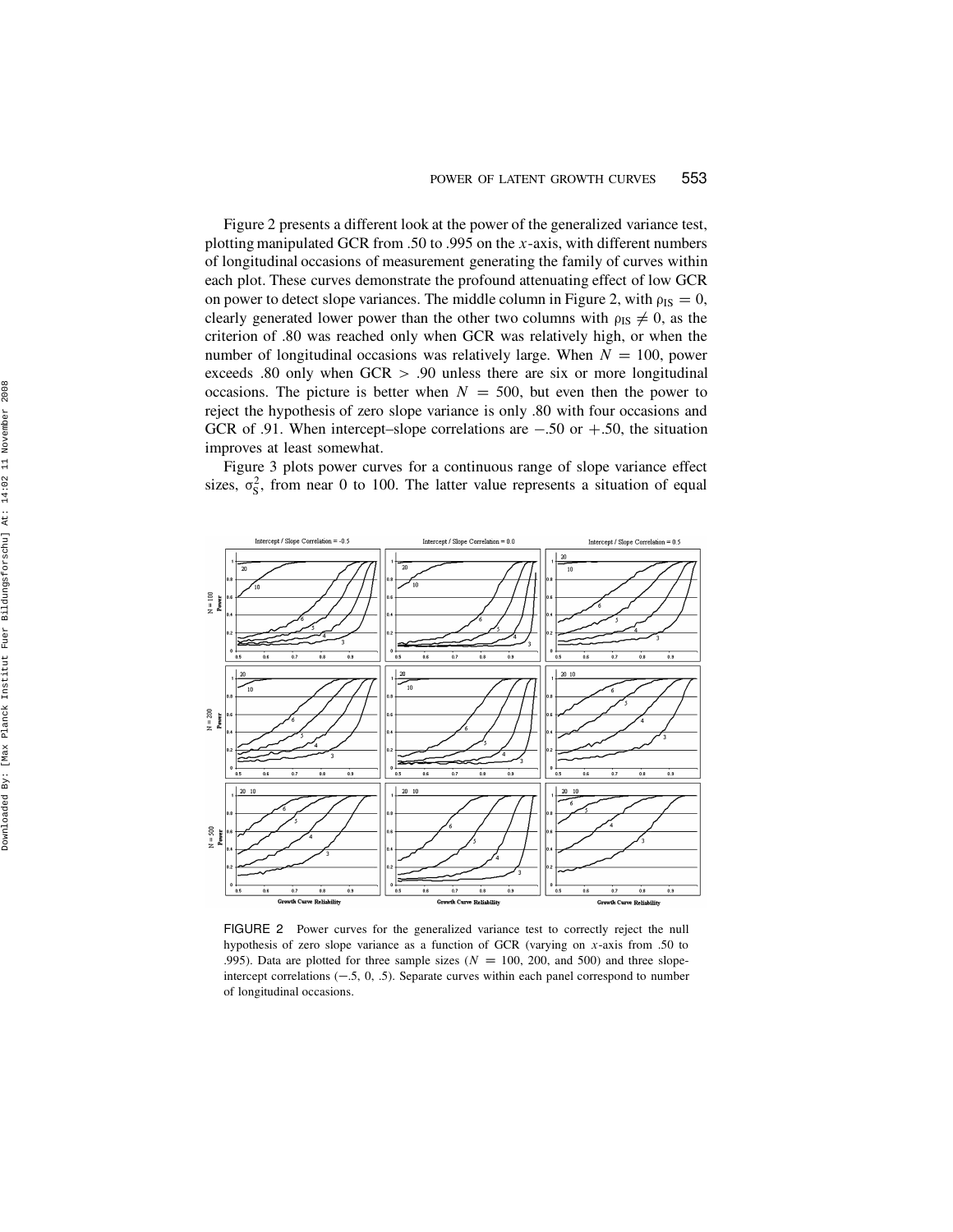554



FIGURE 3 Power curves for the generalized variance test to correctly reject the null hypothesis of zero slope variance as <sup>a</sup> function of slope variance,  $\sigma_{S2}$  (varying on x-axis from 0.05 to 100). Data are plotted for three sample sizes ( $N = 100$ , 200, and 500) and three slope-intercept<br>correlations (5, 0, 5). Separate our vas within angle operational corresp correlations  $(-.5, 0, .5)$ . Separate curves within each panel correspond to GCR of .50, .80, .91, and .99.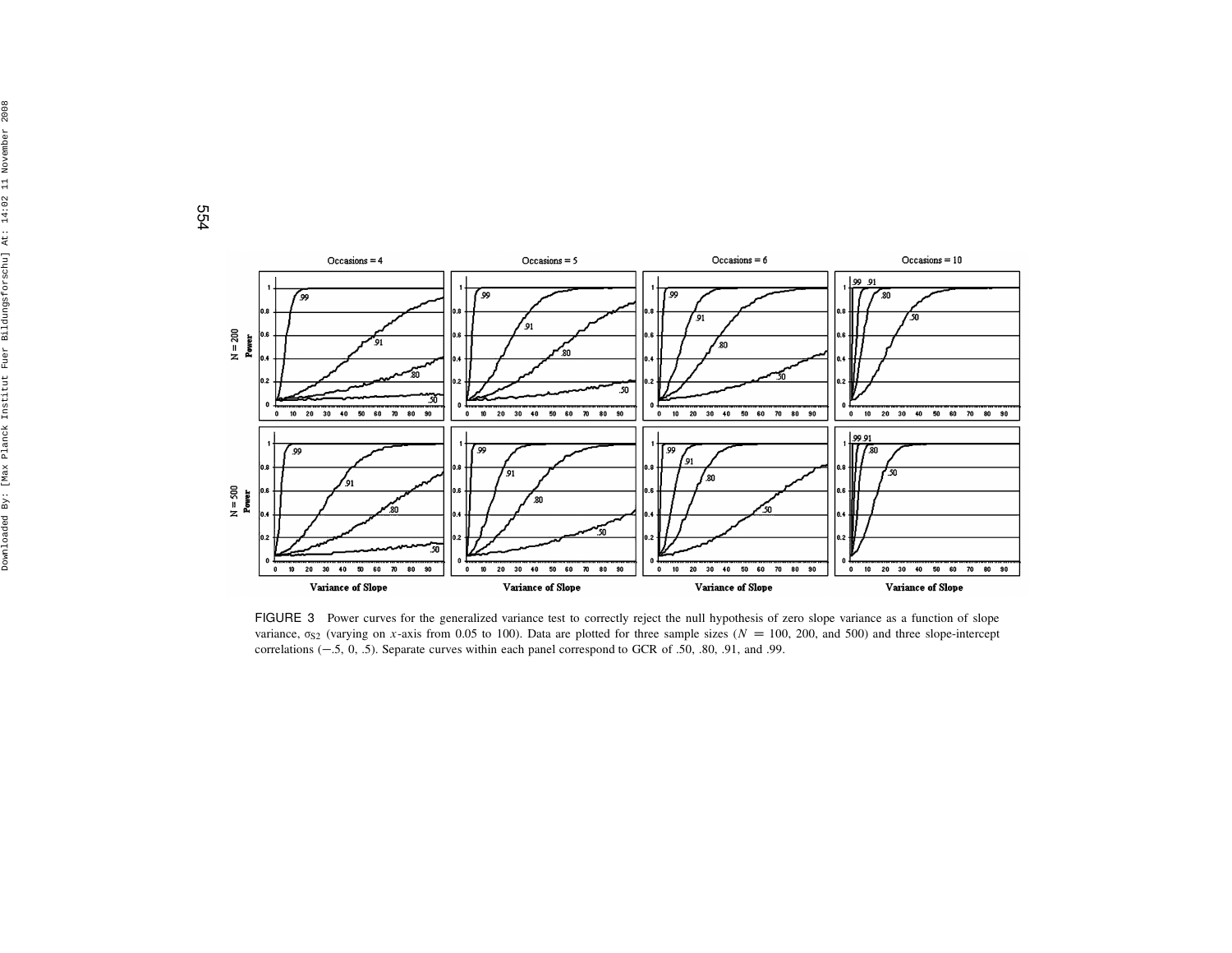slope variance and intercept variance, which from our practical experience in cognitive aging research would represent an extremely large effect size. The families of curves within a panel represent different GCR values. When GCR is near perfect, the power to detect a slope variance rises quickly above the benchmark of .80 power with relatively small variance effect sizes ( < 10, even for only four occasions of measurement). However, when GCR is low (.50), power to detect the slope variance is poor even at the largest effect sizes, unless the number of occasions exceeds typical values in longitudinal designs (six or more occasions of measurement).

## Comparisons of Generalized, Specific, and Wald Tests

Type *I* error. We evaluated the behavior of the slope variance tests when  $\sigma_S^2 = 0$  and  $\rho_{IS} = 0$  using Monte Carlo simulation. Figure 4 shows the aggregate behavior of the 2 df generalized variance test and the Wald test when the null hypothesis of no individual differences in change is true, for  $GCR = .91$  and  $N = 100$  (aggregated over all longitudinal occasions). The empirical distribution of the LR test closely approximates a theoretical central  $\chi^2$  variable (cf. Pinheiro & Bates, 2000). It did so because we did not impose any boundary restrictions on the estimated slope variance parameters, which were allowed to be negative. Results with the specific variance test were similar to the generalized test and are not shown. The estimated Type I error rates in the simulation cells were close to the specified .05 level for the two LR tests  $(M = .051)$ . The Wald test deviated slightly more from its expected value, making it somewhat liberal; 8% of the cases would have been rejected at a theoretical Type I error level of 5%. We were using a two-tailed criterion and allowing rejection of the null



FIGURE 4 Comparison of generalized  $(2 \text{ df})$  variance test to its theoretical parent cumulative  $\chi^2$  distribution (left panel) and of the Wald test of zero variance to its theoretical parent, a cumulative normal distribution.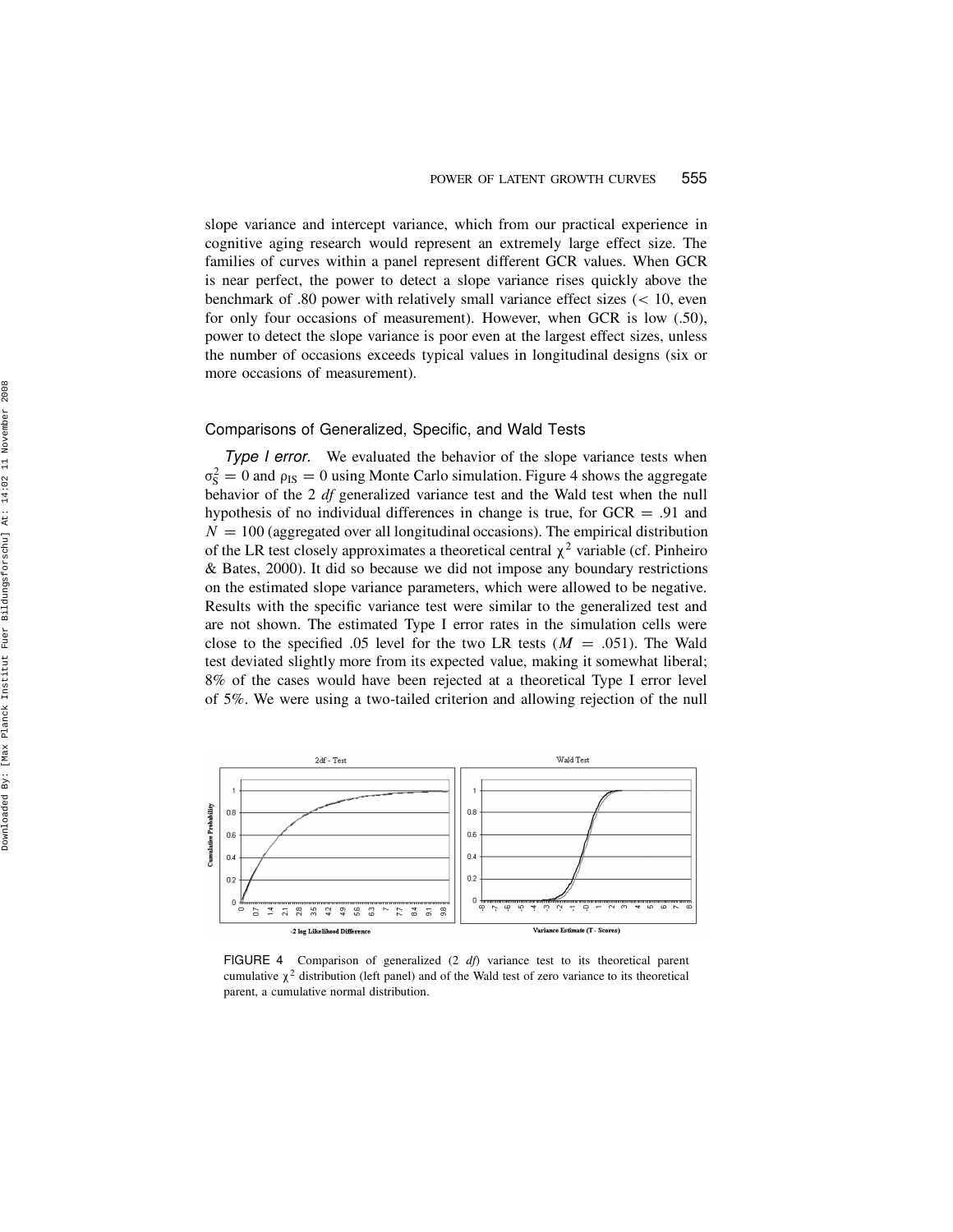hypothesis for extreme negative variances. Note that the proportion of negative slope variance estimates (plotted on the  $x$ -axis of the Wald test plot) was about .50, as expected.

Power. The substantial effect of intercept–slope correlations on power shows indirectly that the 2 df test benefits from using both slope-related parameters. However, this is not the full story. Our simulation also indicated that manipulating  $\rho_{IS}$  has an effect on the 1 *df* specific variance test.

Table 2 reports the average power for the three tests for  $\sigma_S^2 = 25$  (smaller variance effect size) across different values of  $\rho_{IS}$  with four and five longitudinal occasions, averaging over GCR and N. These are the cells in which power was most consistently not at floor or ceiling. There is a clear power advantage for the generalized test, and inferior performance by the Wald test. Figure 5 plots the power of the generalized variance  $(2 \text{ df})$  test, the specific variance  $(1 \text{ df})$  test, and the Wald test for nine selected simulation cells to illustrate the patterns in the data. The Wald test has lower power, overall, relative to the two LR tests. Note also that the Wald test is not affected by the magnitude of  $\rho_{IS}$ , whereas the specific LR variance test is strongly affected by it. The specific variance test shows roughly monotonic increases in power as  $\rho_{IS}$  moves from  $-0.5$  to  $+0.5$ . The specific variance test actually manifests *lower* power than the Wald test when  $\rho_{IS} = -0.5$  as long as power is not near ceiling or floor, and has lower power when  $\rho_{IS} = -0.25$  for some cells. When  $\rho_{IS}$  is equal or greater than 0, the specific variance test has a considerable power advantage over the Wald test. In contrast, the generalized variance test shows the slightly asymmetric U-shaped power curve revealed in Figure 5, and has superior power to the Wald test for all simulated values of  $\rho_{IS}$ . The specific variance test is slightly superior in power to the generalized variance test when  $\rho_{IS}$  was very close to 0, but not otherwise.

TABLE 2 Average Power of Three Different Tests to Reject Null Hypothesis of Zero Slope Variance for  $\sigma_S^2 = 25$ (Small Variance Effect Size)

| $\rho_{IS}$ | Generalized Test | <i>Specific Test</i> | Wald Test |
|-------------|------------------|----------------------|-----------|
| $-0.5$      | 0.60             | 0.33                 | 0.40      |
| $-0.25$     | 0.44             | 0.36                 | 0.40      |
| $\Omega$    | 0.41             | 0.44                 | 0.41      |
| 0.25        | 0.54             | 0.52                 | 0.41      |
| 0.5         | 0.68             | 0.60                 | 0.40      |

Note. Data are taken from four-occasion and five-occasion cells, averaged over GCR growth curve reliability and sample size.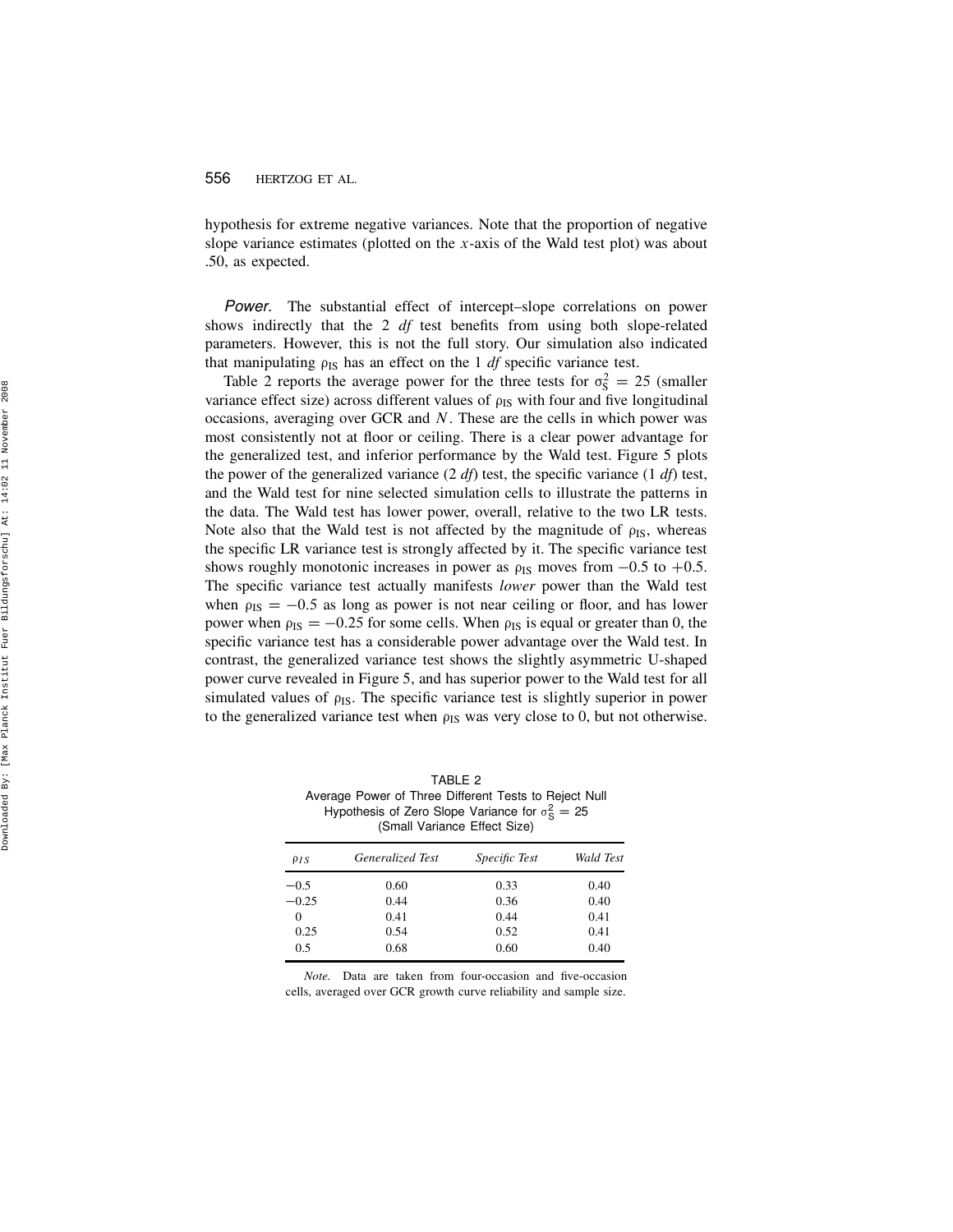#### POWER OF LATENT GROWTH CURVES 557



FIGURE 5 Comparison of statistical power for the generalized variance  $(2 \text{ df})$  test, specific variance  $(1 \text{ df})$  test, and Wald test of the null hypothesis of zero slope variance as a function of slope-intercept correlation for two sample sizes ( $N = 100$  and 200) and two different longitudinal epochs (four and six occasions).

# **DISCUSSION**

## Effects of GCR on Statistical Power

A major result from this simulation is the profound effect of GCR on the power of all of the variance tests, including the generalized test. These results closely resemble effects of GCR on the power to detect slope correlations in a bivariate LGCM (Hertzog et al., 2006). When GCR was essentially perfect, the power to detect slope variance was excellent with only three longitudinal occasions of measurement. When GCR was only .50, power was not satisfactory until one had 10 longitudinal occasions of measurement for the smaller sample sizes. The variance effect size plots in Figure 3 demonstrated conclusively that power was low to detect large slope variances when GCR was below .91, even with a sample size of 500 and five occasions of measurement. We believe that most applied longitudinal researchers would be surprised to learn of the low power to detect slope variances in LGCMs under the conditions we simulated here,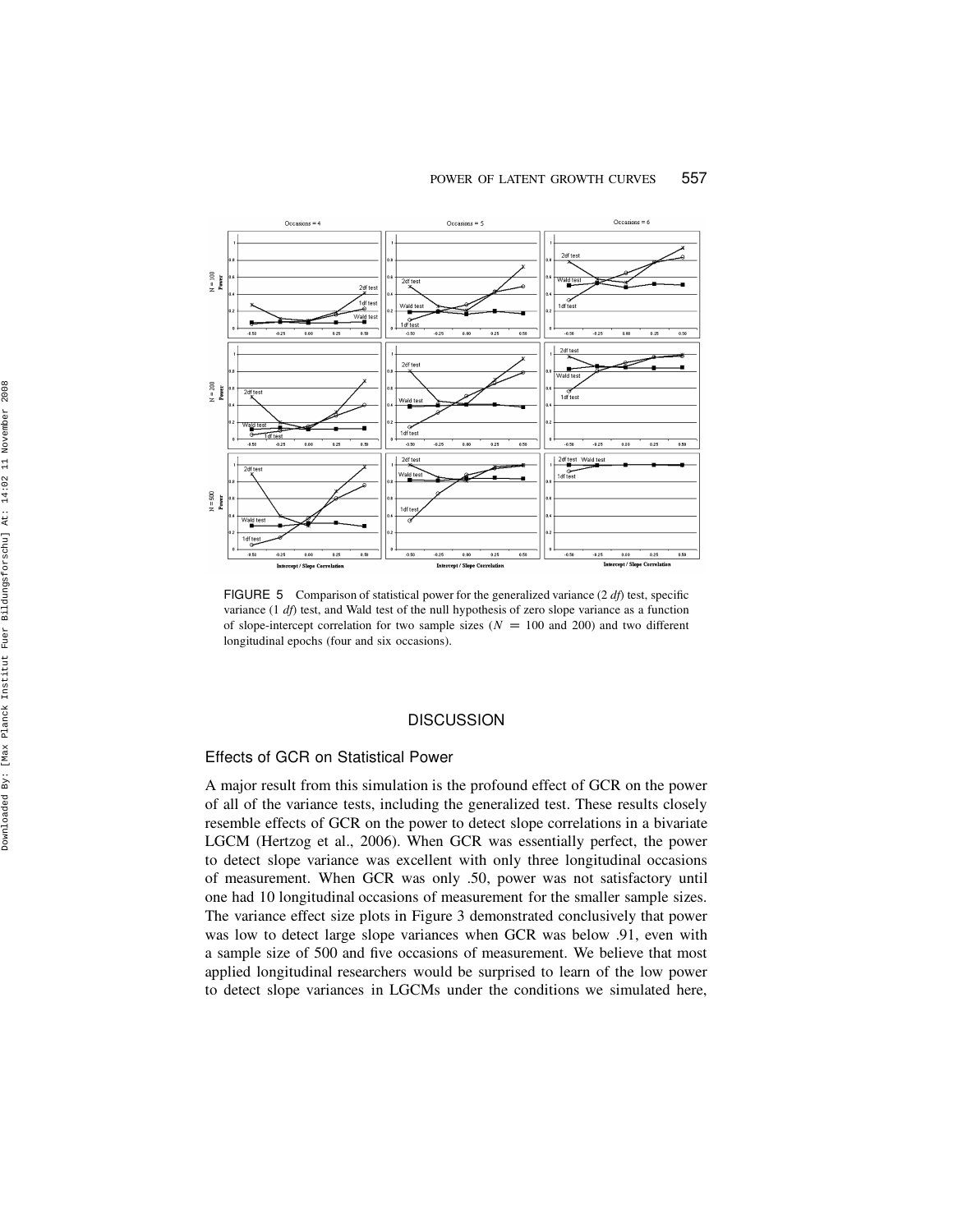particularly because GCRs have not been emphasized as an important feature of LGCM in typical applications.

LGCM parameter estimates are disattenuated for random measurement error (Bollen, 1989). <sup>3</sup> However, this does not imply elimination of the influence of random measurement error—as one component of GCR—on statistical inferences regarding the LGCM parameters. Multiple-indicator LGCM (McArdle, 1988; Sayer & Cumsille, 2001) should in principle minimize effects of measurement error on statistical power to detect slope variances. Multiple indicator models remove stochastic measurement errors in the observed variables from GCR, estimating them in separate variance components. The GCR in a multipleindicator model reflects only deviations from linearity in the growth curve for latent variables (latent residual variance around the linear regression line). Given the poor statistical power to detect slope variances with  $GCR < .91$ , these results suggest that use of multiple indicators could in principle greatly enhance statistical power to detect individual differences in change when they do exist.

Longitudinal studies often involve small samples, limited numbers of occasions, less-than-perfect GCR, and nonrandom sample attrition over time. We believe, therefore, that the results reported here indicate that investigators will often fail to detect slope variances when they exist. Furthermore, this simulation treats the basic LGCM assumptions as true (i.e., there is a universal linear functional form of growth, errors are homoscedastic, statistically independent of latent change, and uncorrelated with each other over time, virtually zero attrition, etc.). The effects of violating these statistical assumptions on power to detect individual differences in change are currently unknown. It is possible that power is even lower under certain conditions (e.g., failure to properly specify a nonlinear functional form of growth).

#### The Generalized Test Yields Better Power

The results of this simulation indicate that the 2  $df$  generalized variance test is clearly preferable to either the specific variance test or the Wald test. Although the specific variance test has slightly better power than the generalized test when  $\rho_{IS} = 0$ , it has lower power otherwise and is influenced by the magnitude of ¡IS—even though the specific test nominally accounts for the covariance by nested LR tests that isolate  $\sigma_S^2$ . Given that it is generally unlikely that the slope– intercept correlation is very close to zero in a given population, the generalized test will usually give better results, in terms of power to detect the nonzero slope variance. Moreover, the generalized test avoids the problem of shift in the

<sup>&</sup>lt;sup>3</sup>We do not report these results to save space, but the mean parameter estimates in our simulation were good approximations to the true parameter values, implying appropriate corrections for measurement error by the LGCM.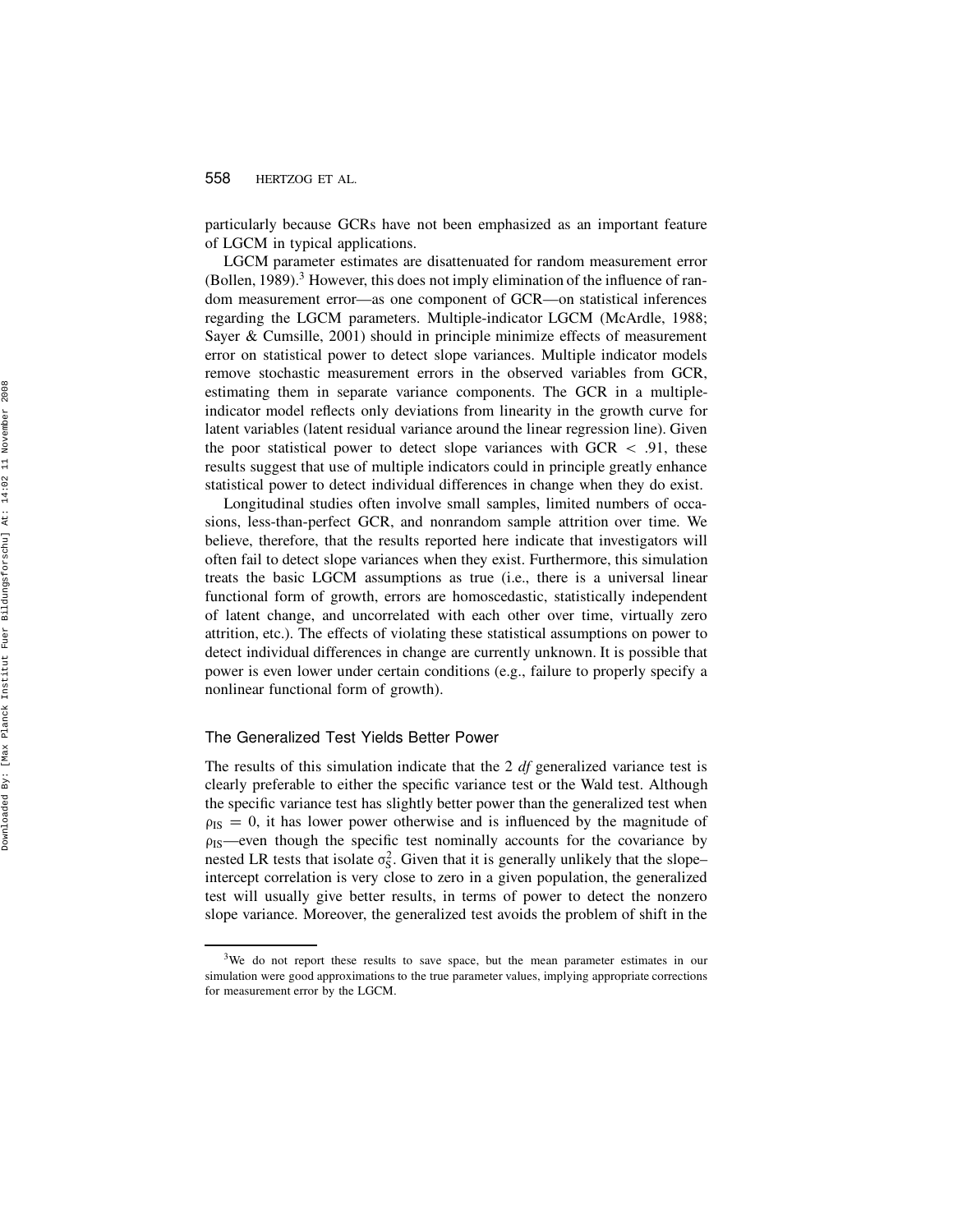magnitudes of  $\sigma_{IS}$  and  $\sigma_S^2$  as a function of choice of scaling the latent growth curve (Rovine & Molenaar, 1998). The Wald test had lower power than the generalized LR test of slope variance. This finding reinforces arguments in the mixed model literature that the generalized LR test, not the Wald test, should be used for hypothesis testing on random effects (e.g., J. D. Singer & Willett, 2003; Snijders & Boskers, 1999). Ironically, the apparent benefit of the Wald test in this simulation—that it is invariant with respect to the manipulation of  $\rho_{IS}$ —is offset by the fact that it can be affected by placement of identification constraints in a given model, including scaling of the growth curve (Gonzalez & Griffin, 2001). However, the 1 df specific variance test actually had lower power than the Wald test when  $\rho_{IS} < -0.25$ . Considering all these factors, only the generalized variance test can be recommended as a routine approach to testing for individual differences in change.

#### Boundary Conditions and Mixture Distributions

As noted earlier, we evaluated results without using mixture distribution critical values (Stoel et al., 2006). Elsewhere, we (Oertzen, Ghisletta, Lindenberger, & Hertzog, 2007) have suggested that the mixture distribution recommended by Stoel et al. (2006) represents only one of the alternatives to the standard LR test, with the others being governed by alternative rationales for handling Heywood cases. Stoel et al. did not explicitly evaluate the degree of benefit on statistical power from using the mixture distribution approach. Oertzen et al.'s (2007) simulation results indicate that use of modified Type I error criteria through mixture distributions provides a modest power advantage over the standard tests reviewed here, in keeping with the fact that the only difference between the standard and mixture distribution tests is a more liberal Type I error criterion (smaller critical value for the  $\chi^2$  test statistic) invoked by the mixture distribution approach. Most important for the results of this simulation, the power benefit of the mixture distribution approach for LR tests was additive to the factors evaluated in this study (e.g., GCR). Hence our conclusions about factors influencing power are unaffected by which type of Type I error criterion one uses, the standard LR critical value or a mixture-distribution adjusted value.

A practical problem with a mixture distribution method is that one cannot necessarily rely on a priori assumptions about mixture distribution weights because sample sizes in longitudinal studies may be sufficiently far from asymptotic as to affect the empirical likelihood of inadmissible solutions. Instead one needs to simulate the expected frequency of negative slope variance estimates when the null hypothesis is true for a given longitudinal design (Oertzen et al., 2007; Stoel et al., 2006). Many users, therefore, may opt to avoid the simulation and simply use the unadjusted LR tests we evaluate here, even though greater power could be achieved through a mixture distribution approach. Given the low power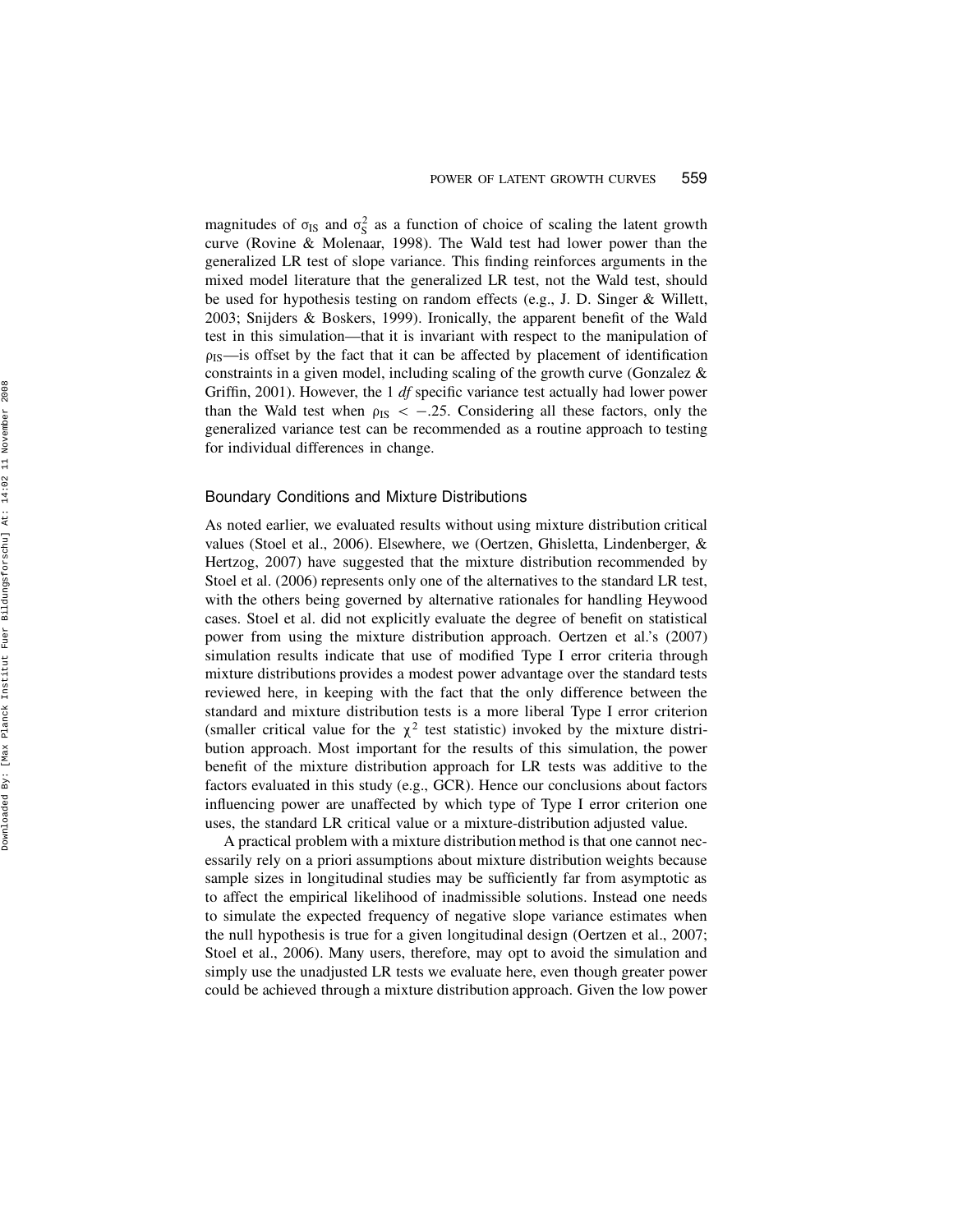to detect slope variances in many conditions, our results suggest that the pain of conducting the extra simulation to generate the proper mixture-distribution critical value may be worth the small gain in power one realizes in the process.

#### Limitations

This simulation has a number of limitations. We did not evaluate violations of statistical assumptions, nor did we fully explore the universe of possible combinations of LGCM parameter values. For instance, we did not evaluate the consequences of choice of scaling on power to detect slope variances. It is often the case that mixed model analysts prefer to center the time (or age) variable in an LGCM rather than to define it to be zero at time  $t(0)$  as was done in this simulation. We do not yet know the consequences of such scaling choices for the statistical power of the  $2 df$  generalized LR test.

Furthermore, there are a number of other change-related models and applications we have not evaluated, such as the introduction of exogenous covariates that predict LGCM random effects, or more complicated models that build off the basic LGCM but add dynamic regression coefficients, such as McArdle's bivariate dual-change score model (e.g., McArdle et al., 2002). Ghisletta, McArdle, Oertzen, Hertzog, and Lindenberger (2005) reported preliminary results suggesting good power to detect dynamic lagged regression effects in the bivariate dualchange score model (which are defined as fixed, not random, effects). Hence, one should not overgeneralize our findings to the statistical power of other classes of developmental models for detecting change-related parameters. Such issues remain open empirical questions that can and should be explored in new studies.

The linear LGCM we have simulated is an increasingly common application in developmental psychology (e.g., Duncan et al., 1999; J. D. Singer & Willett, 2003). Users of this technique should be wary of accepting the null hypothesis of no random effects in change unless they conduct post hoc power analyses to ensure their study had adequate power to detect plausible variance effect sizes in a given content domain. At minimum, researchers should calculate estimates of GCR in their study and evaluate whether it is sufficiently low to raise concerns about power to detect random effects, which could be done to a crude approximation from the simulation results provided in this study. Generically, our simulation indicates that GCR values under .90 are potentially problematic. Longitudinal design decisions can and should be based on a Monte Carlo simulation (which is readily available in Mplus; see also L. K. Muthén & Muthén, 2002) to generate a priori power estimates to guide longitudinal design decisions. Such simulations are also critical for determining weights for use of different mixture distributions testing more complex hypotheses as well (Stoel et al., 2006). Our study reinforces the importance of explicitly considering the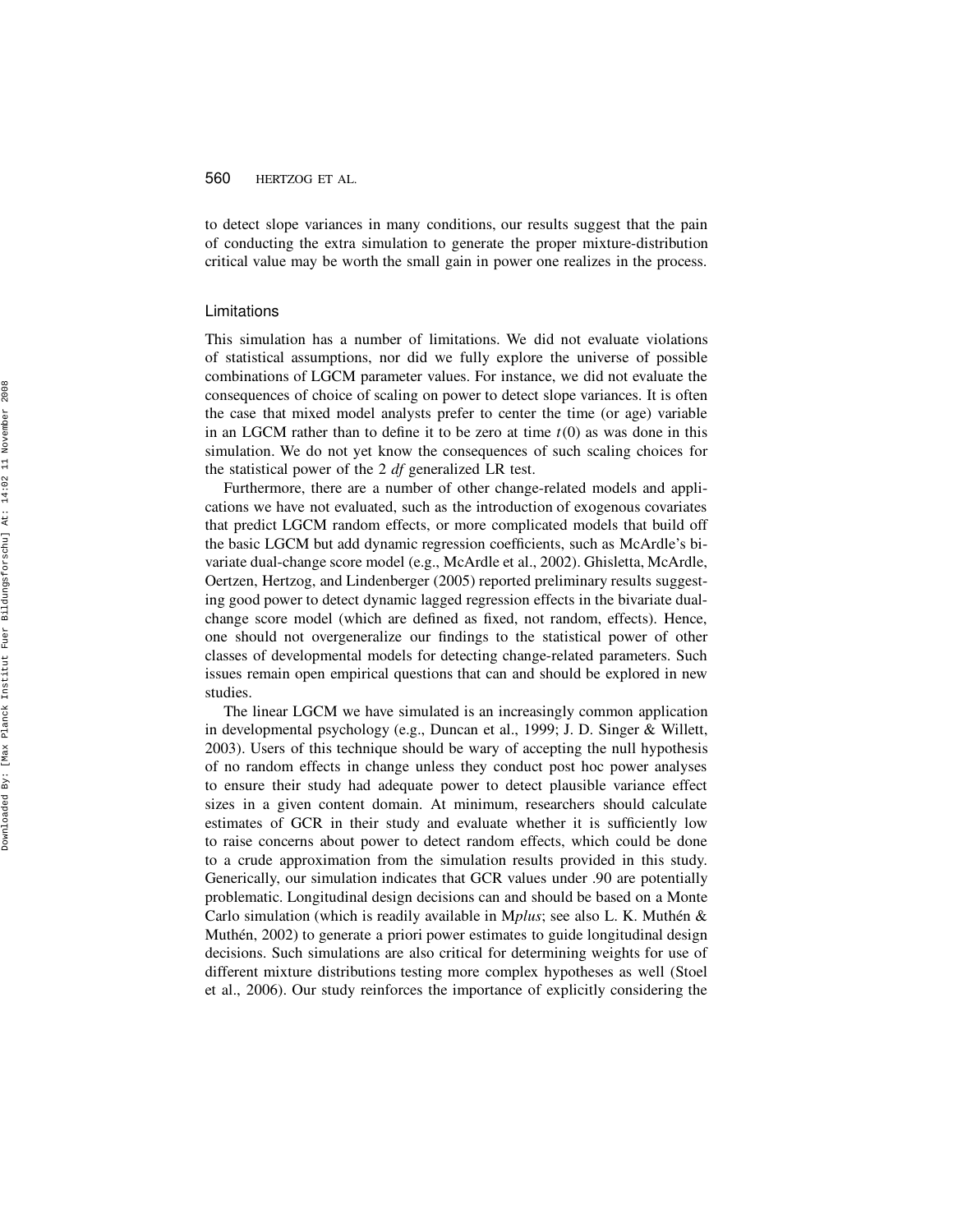statistical power of tests for LGCM parameters when designing longitudinal studies focused on individual differences in change.

# ACKNOWLEDGMENTS

This work was partially supported by a grant from the Deutsche Forschungsgemeinschaft (DFG) to Ulman Lindenberger in the context of the Collaborative Research Center (SFB) 378, and by an internal developmental leave award from the Georgia Institute of Technology to Christopher Hertzog. We thank Martin J. Sliwinski for advice regarding random effects estimation, Florian Schmiedek for assistance in simulation data processing, and J. Jack McArdle for helpful comments and discussion.

# **REFERENCES**

- Baltes, P. B., & Nesselroade, J. R. (1979). History and rationale of longitudinal research. In J. R. Nesselroade & P. B. Baltes (Eds.), Longitudinal research in the study of behavior and development (pp. 1–39). New York: Academic.
- Baltes, P. B., Reese, H. W., & Nesselroade, J. R. (1988). Life-span developmental psychology: Introduction to research methods. Hillsdale, NJ: Lawrence Erlbaum Associates, Inc.
- Bollen, K. A. (1989). Structural equation models with latent variables. New York: Wiley.
- Bryk, A. S., & Raudenbush, S. W. (2001). Hierarchical linear models: Applications and data analysis methods (2nd ed.). Thousand Oaks, CA: Sage.
- Cohen, J. (1988). Statistical power analysis for the behavioral sciences (2nd ed.). Hillsdale, NJ: Lawrence Erlbaum Associates, Inc.
- Duncan, T. E., Duncan, S. C., Strycker, L. A., Li, F., & Alpert, A. (1999). An introduction to latent variable growth curve modeling: Concepts, issues, and applications. Mahwah, NJ: Lawrence Erlbaum Associates, Inc.
- Fan, X. (2003). Power of latent growth modeling for detecting group differences in linear growth trajectory parameters. Structural Equation Modeling, 10, 380–400.
- Ghisletta, P., McArdle, J. J., Oertzen, T. v., Hertzog, C., & Lindenberger, U. (2005, November). Power to identify lead–lag relationships in bidimensional dynamic systems based on latent difference score models. Paper presented at the 58th Annual Scientific Meeting of the Gerontological Society of America, Orlando, FL.
- Gonzalez, R., & Griffin, D. (2001). Testing parameters in structural equation modeling: Every 'one' matters. Psychological Methods, 6, 258–269.
- Hertzog, C., Lindenberger, U., Ghisletta, P., & Oertzen, T. v. (2006). On the power of latent growth curve models to detect correlated change. Psychological Methods, 11, 244–252.
- Hertzog, C., & Nesselroade, J. R. (2003). Assessing psychological change in adulthood: An overview of methodological issues. Psychology and Aging, 18, 639–657.
- Hultsch, D. F., Hertzog, C., Dixon, R. A., & Small, B. J. (1998). Memory change in the aged. New York: Cambridge University Press.
- Kim, K. H. (2005). The relation among fit indexes, power, and sample size in structural equation modeling. Structural Equation Modeling, 12, 368–390.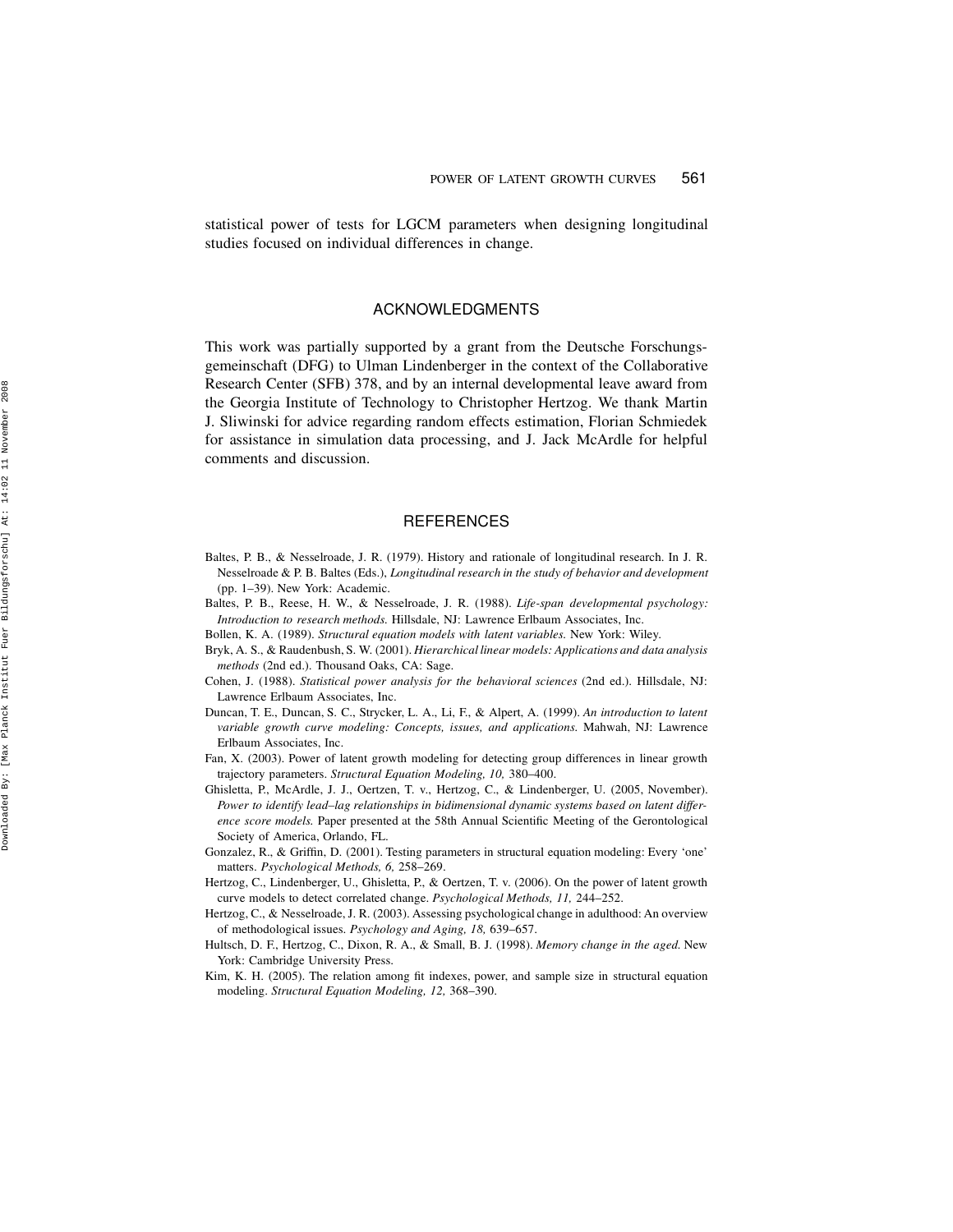- Laird, N. M., & Ware, J. H. (1982). Random effects models for longitudinal data. Biometrics, 38 963–974.
- Lange, K., Westlake, J., & Spence, M. A. (1976) Extensions to pedigree analysis: III. Variance component by the scoring method. Annals of Human Genetics, 39, 485–491.
- Littell, R. C, Milliken, G. A., Stroup, W. W., & Wolfinger, R. D. (2006). SAS system for mixed models (2nd ed.). Cary, NC: SAS Institute.
- Longford, N. T. (1987). A fast scoring algorithm for maximum likelihood estimation for unbalanced mixed models with nested random effects. Biometrika, 74, 817–827.
- Lövdén, M., Rönnlund, M., Wahlin, Å., Bäckman, L., Nyberg, L., & Nilsson, L-G. (2004). The extent of stability and change in episodic and semantic memory in old age: Demographic predictors of level and change. Journal of Gerontology: Psychological Sciences, 59B, P130–P134.
- MacCallum, R. C., Widaman, K. F., Zhang, S., & Hong, S. (1999). Sample size in factor analysis. Psychological Methods, 4, 84–99.
- McArdle, J. J. (1988). Dynamic but structural equation modeling of repeated measures data. In J. R. Nesselroade & R. B. Cattell (Eds.), Handbook of multivariate experimental psychology (2nd ed., pp. 561–614). New York: Plenum.
- McArdle, J. J., & Epstein, D. B. (1987). Latent growth curves within developmental structural equation models. Child Development, 58, 110–133.
- McArdle, J. J., Ferrer-Caja, E., & Hamagami, E. Comparative longitudinal structural analyses of the growth and decline of multiple intellectual abilities over the life span. Developmental Psychology, 38, 115–142.
- Marcoulides, G. A. (1996). Estimating variance components in generalizability theory: The covariance structure analysis approach. Structural Equation Modeling, 3, 290–299.
- Muthén, B. O., & Curran, P. J. (1997). General longitudinal modeling of individual differences in experimental designs: A latent variable framework for analysis and power estimation. Psychological Methods, 2, 371–402.
- Muthén, L. K., & Muthén, B. O. (1998–2004). Mplus user's guide (3rd ed.). Los Angeles: Muthén & Muthén.
- Muthén, L. K., & Muthén, B. O. (2002). How to use a Monte Carlo study to decide on sample size and determine power. Structural Equation Modeling, 9, 599–260.
- Neale, M. C., Boker, S. M., Xie, G., & Maes, H. H. (1999). Mx: Statistical modeling (5th ed.). Richmond: Medical College of Virginia.
- Nesselroade, J. R., Stigler, S. M., & Baltes, P. B. (1980). Regression toward the mean and the study of change. Psychological Bulletin, 88, 622–637.
- Oertzen, T. v., & Ghisletta, P. (2007). A simulation engine for structural equation modeling. Unpublished manuscript. Max Planck Institute for Human Development, Berlin, Germany.
- Oertzen, T. v., Ghisletta, P. G., Lindenberger, U., & Hertzog, C. (2007). Strategies for hypothesis testing when parameters are at or near a boundary. Unpublished manuscript. Max Planck Institute for Human Development, Berlin, Germany.
- Pinheiro, J. C., & Bates, D. M. (2000). Mixed-effect models in S and S-PLUS. New York: Springer.
- Rabbitt, P. M. A., Diggle, P., Smith, D., Holland, F., & McInnes, L. (2001). Identifying and separating the effects of practice and of cognitive aging during a large longitudinal study of elderly community residents. Neuropsychologia, 39, 532–543.
- Raudenbush, S. W., & Bryk, A. S. (2002). Hierarchical linear models: Applications and data analysis methods (2nd ed.). Thousand Oaks, CA: Sage.
- Raykov, T. (1993). A structural equation model for measuring residualized change and discerning patterns of growth or decline. Applied Psychological Measurement, 17, 53–71.
- Rogosa, D., & Willett, J. (1985). Understanding correlates of change by modeling individual differences in growth. Psychometrika, 50, 203–228.